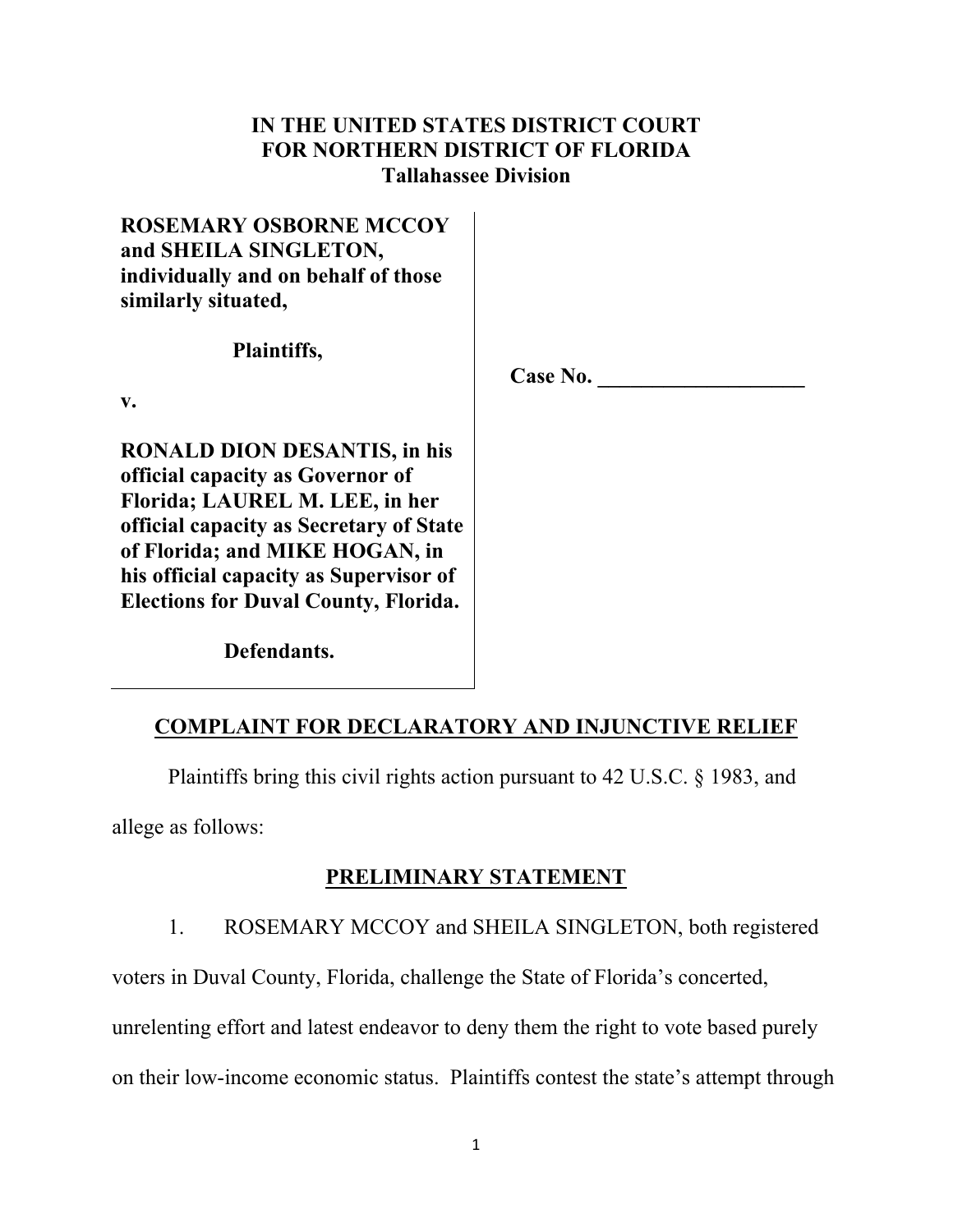recently enacted Senate Bill 7066 to relegate them to second-class citizens who will never have a say in the political strength and future of their community.

 2. The State of Florida has a very long and storied history of denying poor people, racial minorities, and women the right to vote. Plaintiffs fit all three of those categories. They are low-income African American women who have lived most of their lives in Florida. They have children and grandchildren, pay taxes, and have built a community for themselves and their loved ones. They volunteer in their community and work every day to address the very povertyrelated issues that contributed to their own mistakes, and they focus their attention on encouraging young people to vote and avoid a similar fate.

 3. On November 6, 2018, Floridians overwhelmingly voted in favor of the Voting Restoration Amendment (known as "Amendment 4"), which granted anyone sentenced for a felony offense, except for those convicted of murder or a felony sexual offense, the automatic right to vote upon completion of sentence, including parole and probation. The measure enjoyed bi-partisan support among the voters and passed with almost 66% of votes cast in the election.

 4. In addition to drastically revamping and streamlining Florida's rights restoration scheme, Amendment 4 was a direct response to the Florida legislature's failure to address the growing condemnation of the bureaucratic, arbitrary, and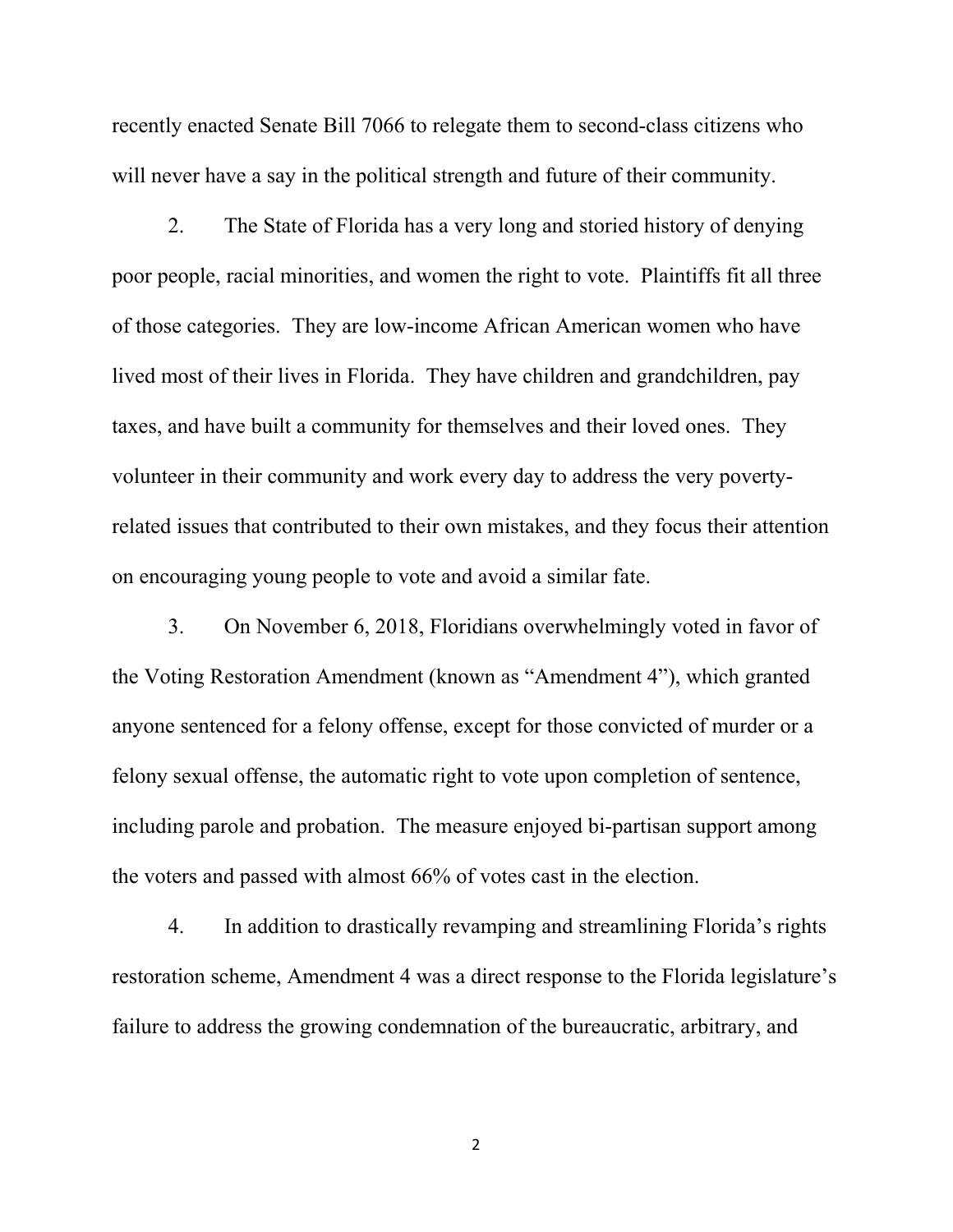subjective executive clemency process that individuals in Plaintiffs' situation would otherwise face.

 5. Amendment 4 was widely celebrated all over the country for enfranchising the greatest number of people—an estimated 1.4 to 1.6 million through a single law since the Voting Rights Act of 1965.

 6. Within six months of Amendment 4's passage and effective date, the Florida legislature passed Senate Bill 7066, a measure specifically designed to confuse, complicate and reduce the number of people eligible to vote under Amendment 4. Specifically, Senate Bill 7066 requires individuals convicted of a felony, other than murder or a sexual felony offense, to satisfy all of their legal financial obligations (LFOs) as a precondition to getting their voting rights restored. This is in direct contravention of the clear and unambiguous language in Amendment 4 which mandates the automatic restoration of voting rights to those who have completed the term of their sentence. Florida legislators enacted Senate Bill 7066 despite oral testimony, letters, repeated phone calls to elected officials, and a massive public outcry in opposition to the bill.

 7. By enacting Senate Bill 7066, the Florida legislature completely ignored and undermined the will of the people, including their own constituents who overwhelmingly supported Amendment 4.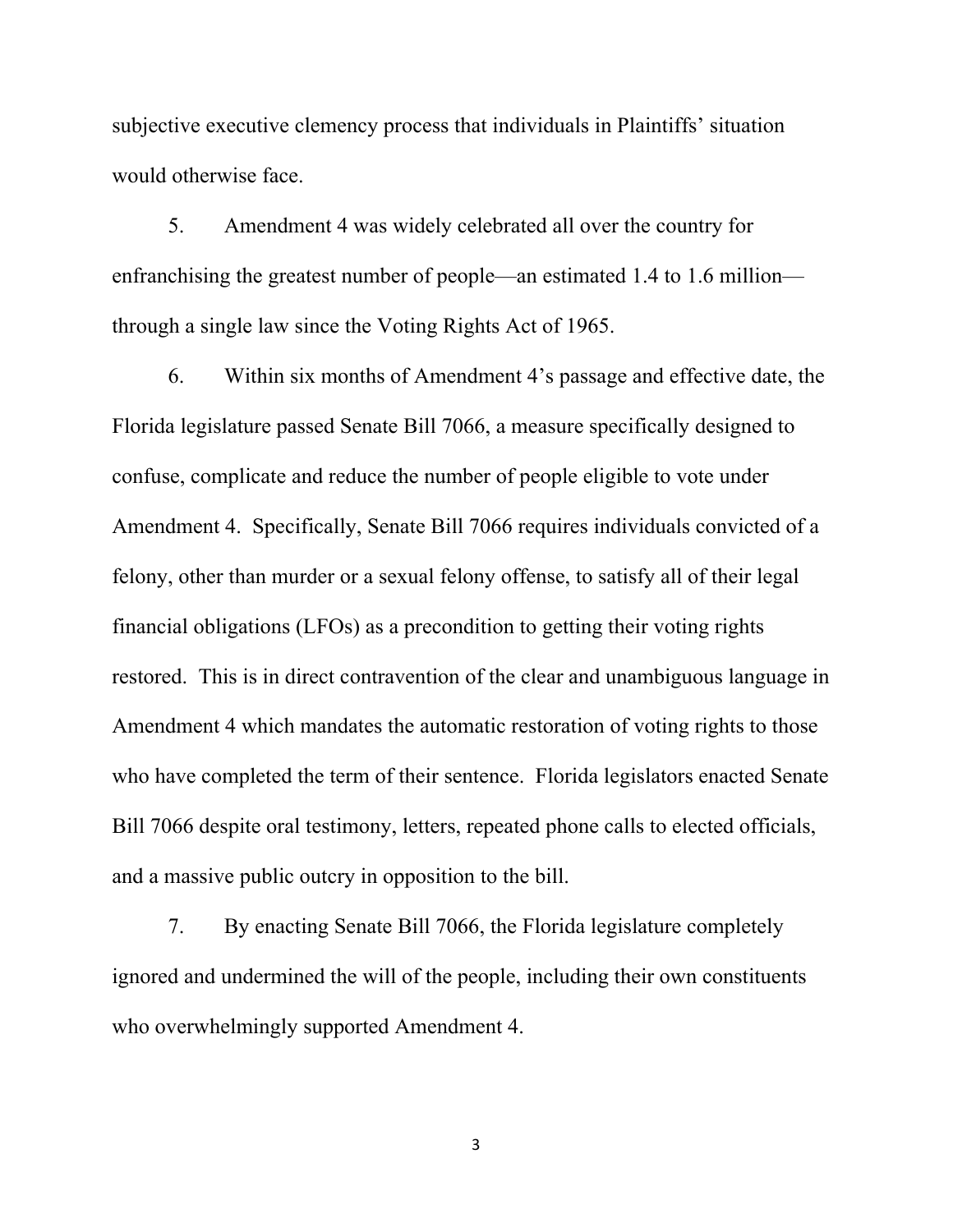8. This lawsuit seeks to vindicate Plaintiffs' rights and the rights of all similarly situated individuals who would be eligible to vote pursuant to Amendment 4 and who now, under Senate Bill 7066, face the loss of that fundamental right. Plaintiffs' claims for relief are brought under the Fourteenth, Twenty-Fourth, and Eighth Amendments of the United States Constitution. They request an injunction against any effort by Defendants to remove them from the voter rolls and a declaratory judgment that Senate Bill 7066 is unconstitutional and that they are and remain entitled to vote.

# **JURISDICTION**

 9. Plaintiffs bring this action under 42 U.S.C. §§ 1983 and 1988 to redress the deprivation under color of state law of rights secured by the United States Constitution.

 10. This Court has original jurisdiction over the subject matter of this action pursuant to 28 U.S.C. §§ 1331 and 1343 because the matters in controversy arise under the Constitution and laws of the United States, and because Plaintiffs bring this action to redress the deprivation, under color of state law, of rights, privileges, and immunities secured by the Constitution of the United States and federal law.

11. Declaratory relief is authorized by 28 U.S.C. §§ 2201 and 2202.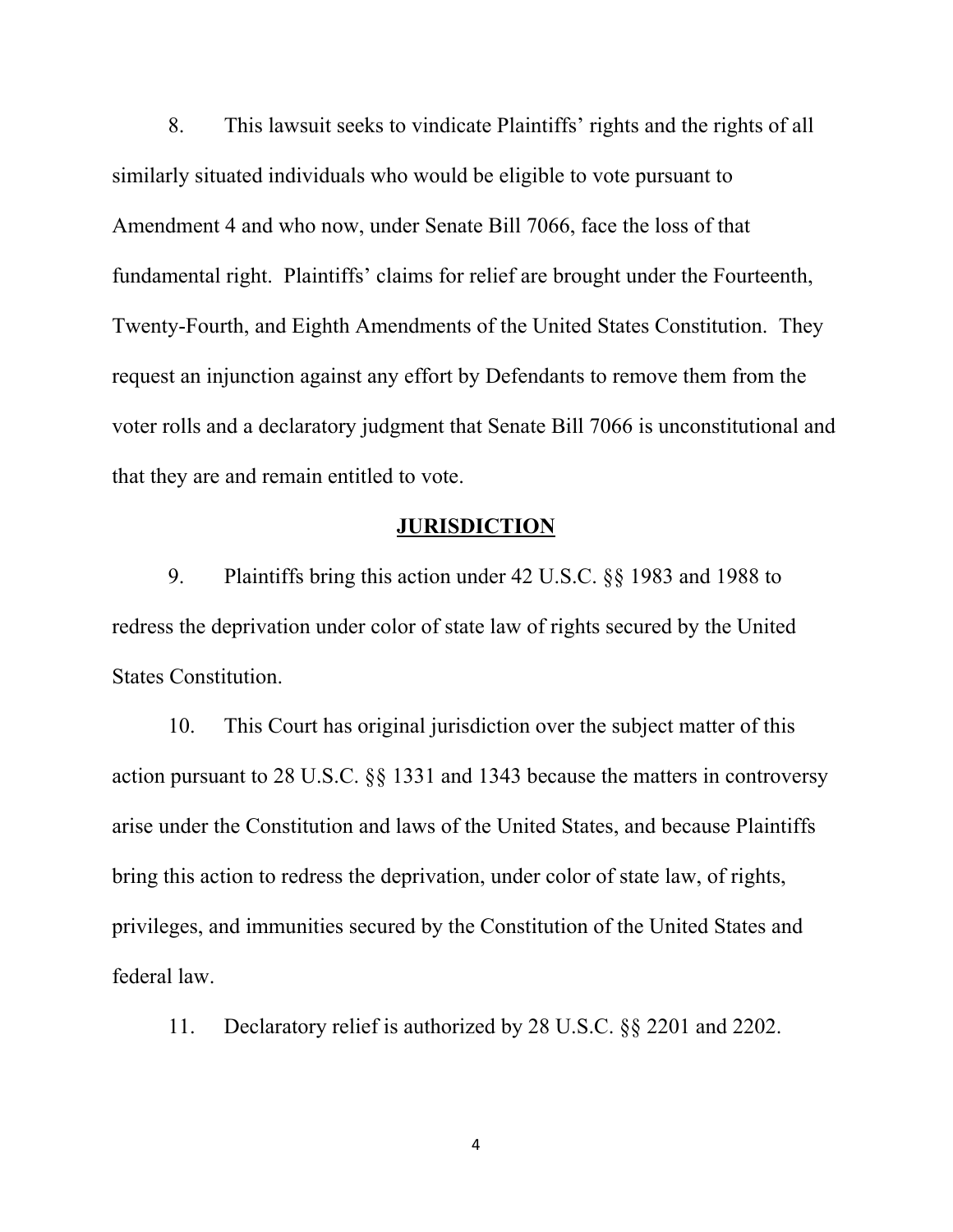#### **VENUE**

 12. Venue is proper in this District under 28 U.S.C. § 1391(b) because all Defendants reside in Florida.

 13. This case is properly filed in the Tallahassee Division pursuant to Northern District of Florida Local Rule 3.1(A)–(B), because Defendants DESANTIS and LEE have their principal place of business in this Division.

### **THE PARTIES**

### *Plaintiffs*

 14. Plaintiff ROSEMARY MCCOY, is a resident of Duval County, Florida. In July 2015, she was convicted in the Fourth Judicial Circuit Court in Duval County, Florida of three felony offenses. None of these offenses involved a conviction for murder or a felony sexual offense. She was sentenced to serve a concurrent sentence for all three felony offenses as follows: 24 months of incarceration, including time served, and 18 months of probation. The court also ordered her to pay costs, fines, and fees in the amount of \$666.

 15. Plaintiff MCCOY completed her term of incarceration in March 2016 and completed probation in September 2017. She is no longer under the supervision of the Florida Department of Corrections.

 16. In April 2019, following Amendment 4's passage, Plaintiff MCCOY registered to vote in Duval County. That same month, she received a voter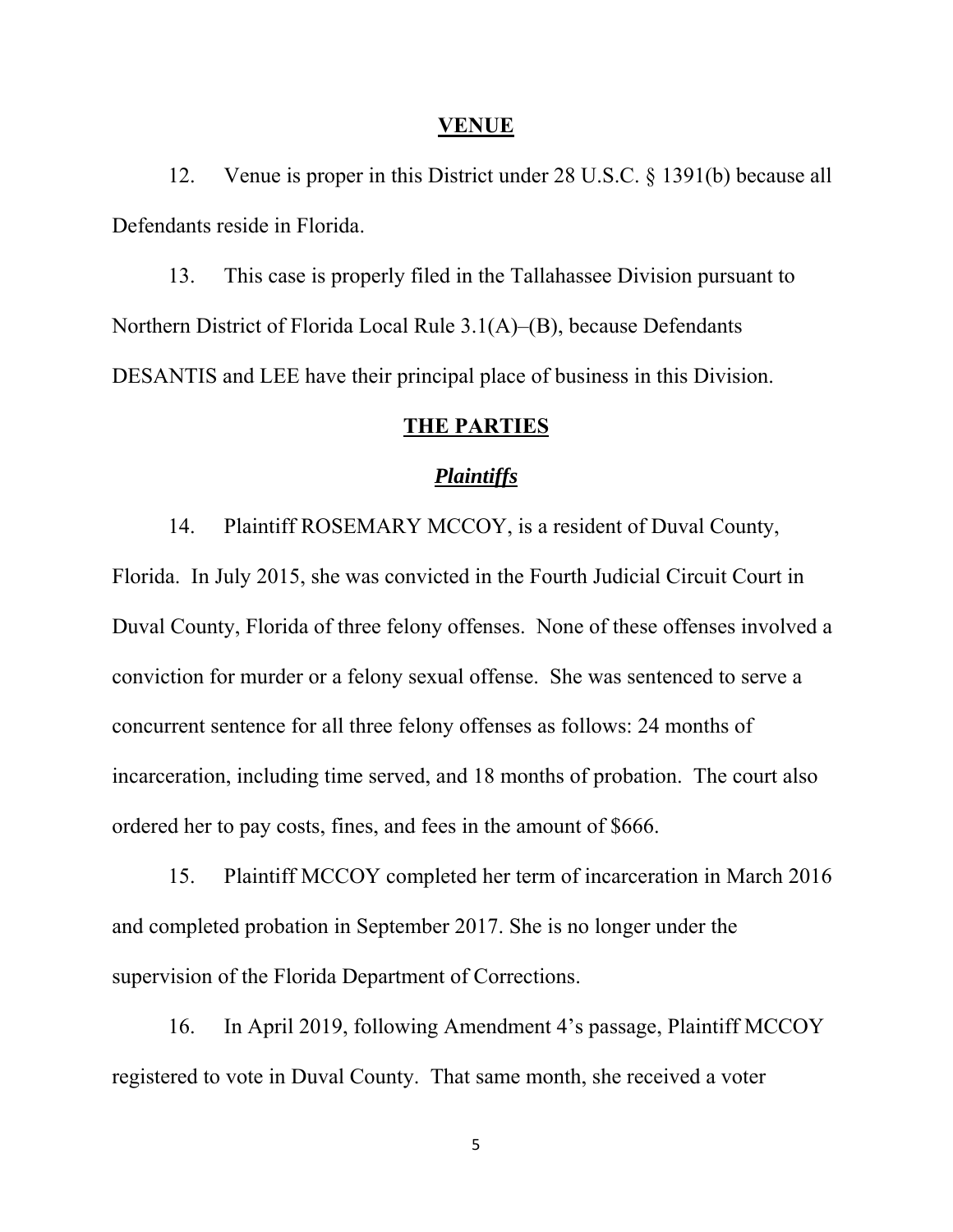registration card from the Duval County Supervisor of Elections office and has since voted in a countywide election. Upon information and belief, her ballot was counted.

 17. On April 9, 2019, the Duval County Clerk of Court issued Plaintiff MCCOY a "Satisfaction of Judgment" as to any and all court-ordered costs, fines, and fees associated with her criminal sentence. However, the county clerk also informed her that she owed \$7,531.84 in victim restitution, plus any and all interest that continues to accrue on the principal amount owed.

 18. Because of Plaintiff MCCOY'S criminal history, it has been extremely difficult for her to obtain gainful employment. Therefore, she lacks the financial resources to pay off the victim restitution she owes. If Senate Bill 7066 is enforced, Plaintiff MCCOY is in jeopardy of being removed from the voter rolls and prosecuted if she attempts to re-register and vote in a future election.

 19. Plaintiff SHEILA SINGLETON is a resident of Duval County, Florida. In April 2011, she was convicted in the Fourth Judicial Circuit Court in Duval County of one felony offense. This offense did not involve a conviction for murder or a felony sexual offense. She was sentenced to serve a term of imprisonment for this felony charge as follows: six months of incarceration, including time-served, and three years of probation. The court also ordered her to pay costs, fines, and fees in the amount of \$821.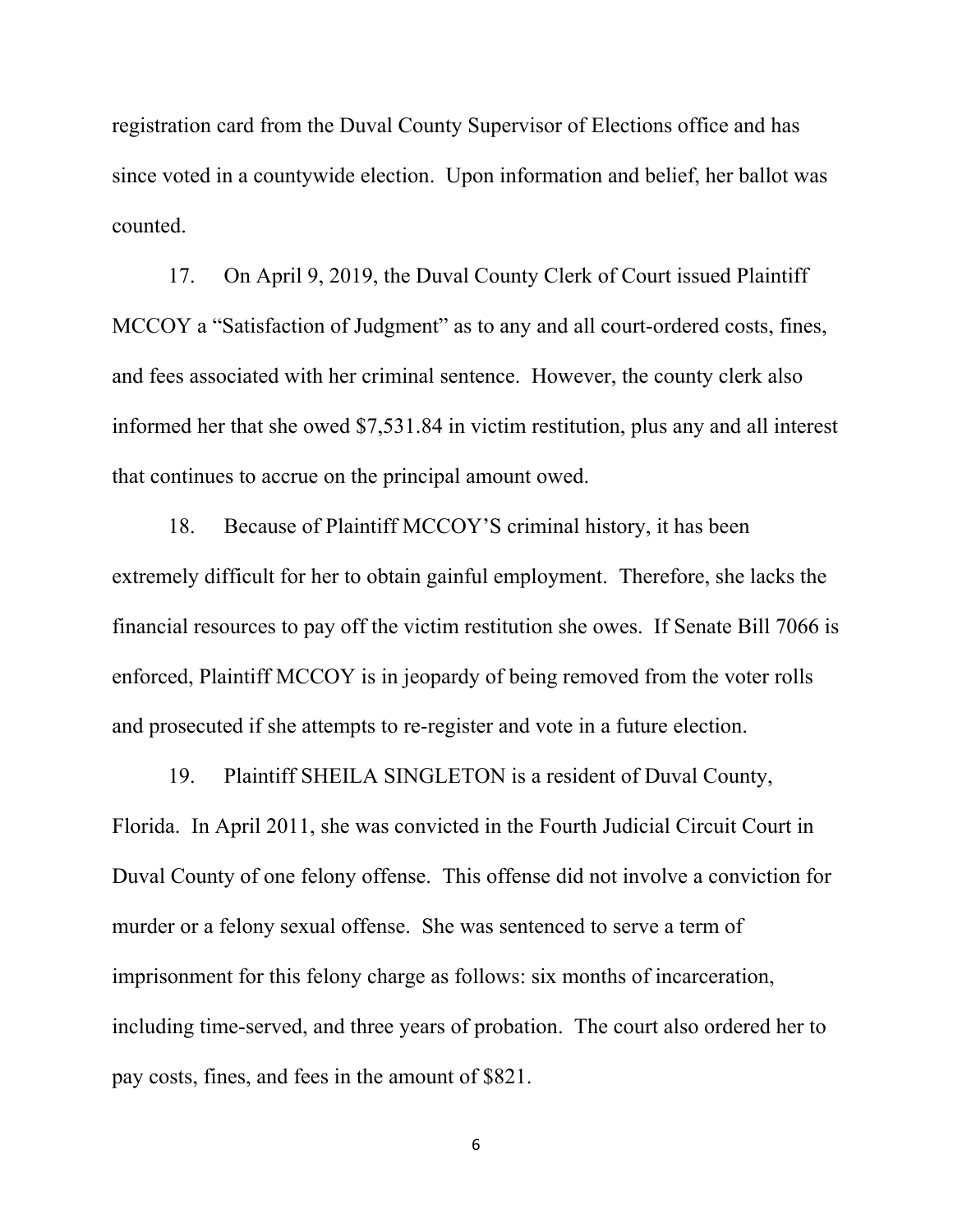20. Plaintiff SINGLETON completed her term of incarceration in June 2011 and completed probation in July 2014. She is no longer under the supervision of the Florida Department of Corrections.

 21. Following Amendment 4's passage, Plaintiff SINGLETON registered to vote in Duval County. In February 2019, she received a voter registration card from the Duval County Supervisor of Elections office. She has since voted in a countywide election. Upon information and belief, her ballot was counted.

 22. In May 2019, the Duval County Clerk of Court informed her that she owes \$987.64 in court-ordered costs, fines and fees associated with her criminal sentence. The county clerk also informed her that she owes \$14,913.05 in victim restitution, plus any and all interest that continues to accrue on the principal amount owed.

 23. Because of Plaintiff SINGLETON's criminal history, it has been extremely difficult for her to obtain gainful employment. Therefore, she lacks the financial resources to pay off the victim restitution she owes. If Senate Bill 7066 is enforced, Plaintiff SINGLETON is in jeopardy of being removed from the voter rolls and prosecuted if she attempts to re-register and vote in a future election.

#### *Defendants*

 24. Defendant RONALD DION DESANTIS is sued in his official capacity as Governor of the State of Florida. As Governor, Defendant DESANTIS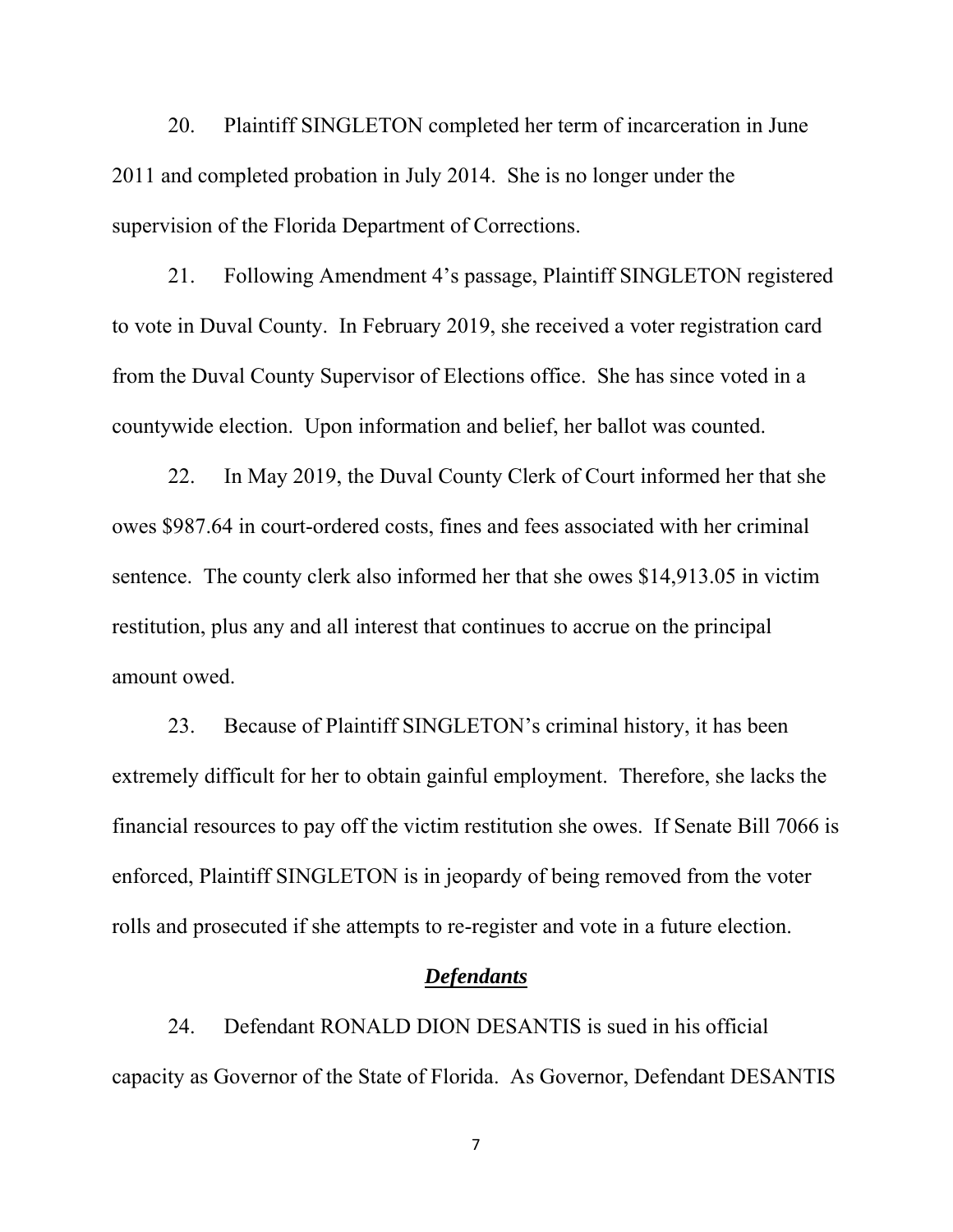is responsible for the enforcement of all laws of the State of Florida, including Amendment 4 (codified as Fla. Const., art. VI, § 4) and Senate Bill 7066 (amending Fla. Stat. § 98.075(5)). He also has a constitutional duty to protect Plaintiffs' fundamental right to vote. Fla. Const. art. IV, § 1.

 25. Defendant LAUREL M. LEE is sued in her official capacity as Secretary of State of the State of Florida. As the Secretary of State, Defendant LEE is the "chief election officer" for the State and, therefore, ultimately responsible for the administration and supervision of all state election laws. Fla. Stat. § 15.13. It is her official duty to "[o]btain and maintain uniformity in the interpretation and implementation of the election laws, *id.* § 97.012(1); "enforce the performance of any duties of a county supervisor of elections . . . ." *id.* § 97.012(14); and to "[p]rovide written direction and opinions to the supervisors of elections on the performance of their official duties with respect to the Florida Election Code or rules adopted by the Department of State." *Id.* §§ 97.012(16). Senate Bill 7066 also directs Defendant LEE to identify all registered voters who have a felony conviction and have not completed their sentences, determine whether to grant or reject their voter registration applications, and remove all ineligible voters from the statewide voter registration list. *See* S.B. 7066, 2019 Leg. §§ 24, 25 (Fla. 2019) (amending Fla. Stat. § 98.075(5)).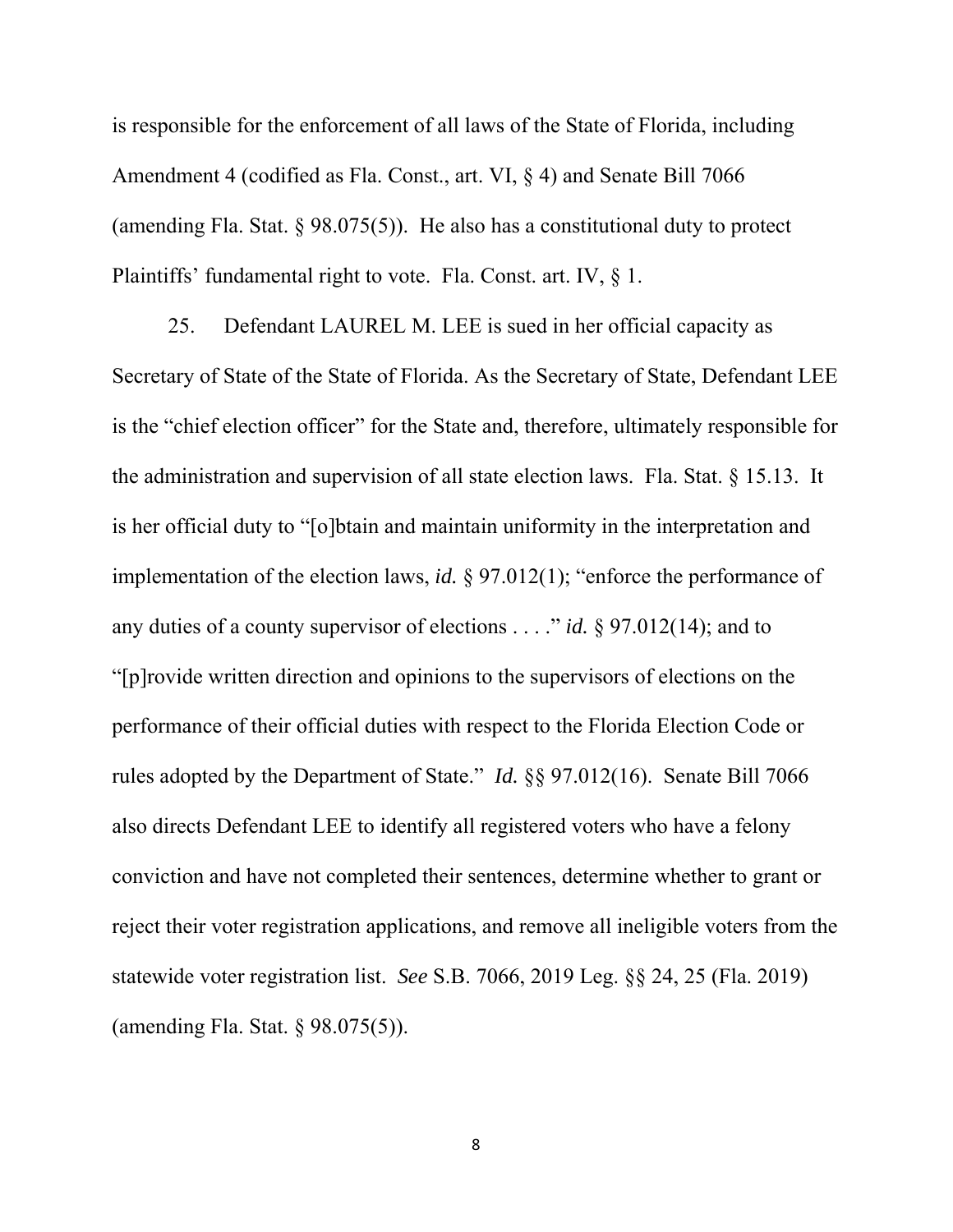26. Defendant MIKE HOGAN is sued in his official capacity as the Supervisor of Elections for Duval County and is responsible for conducting voter registration and elections in the county. Senate Bill 7066 requires Defendant HOGAN to "verify and make a final determination . . . regarding whether the person who registers to vote is eligible pursuant to [Amendment 4] . . . ." Fla. Stat. § 98.0751(3)(b). He is also responsible for maintaining the county's voter registration rolls, which include removing from the voter rolls individuals deemed no longer eligible to vote under state law.

# **FACTUAL ALLEGATIONS**

## **Passage of Amendment 4**

 27. Florida's history of denying people with criminal convictions the right to vote dates back to its 1845 constitution. However, it was the expansion of its criminal disfranchisement provision in 1868 that contributed in significant part to African Americans being disproportionately disenfranchised.

 28. For years, legislation was introduced to streamline the state's rights restoration scheme, without any success. Moreover, in 2018, the state's clemency process was found to be "fatally flawed." *Hand v. Scott*, 315 F. Supp. 3d 1244, 1248 (N.D. Fla. 2018). As a result, Floridians turned to the state constitution which allows for citizens to amend the constitution by way of a ballot initiative.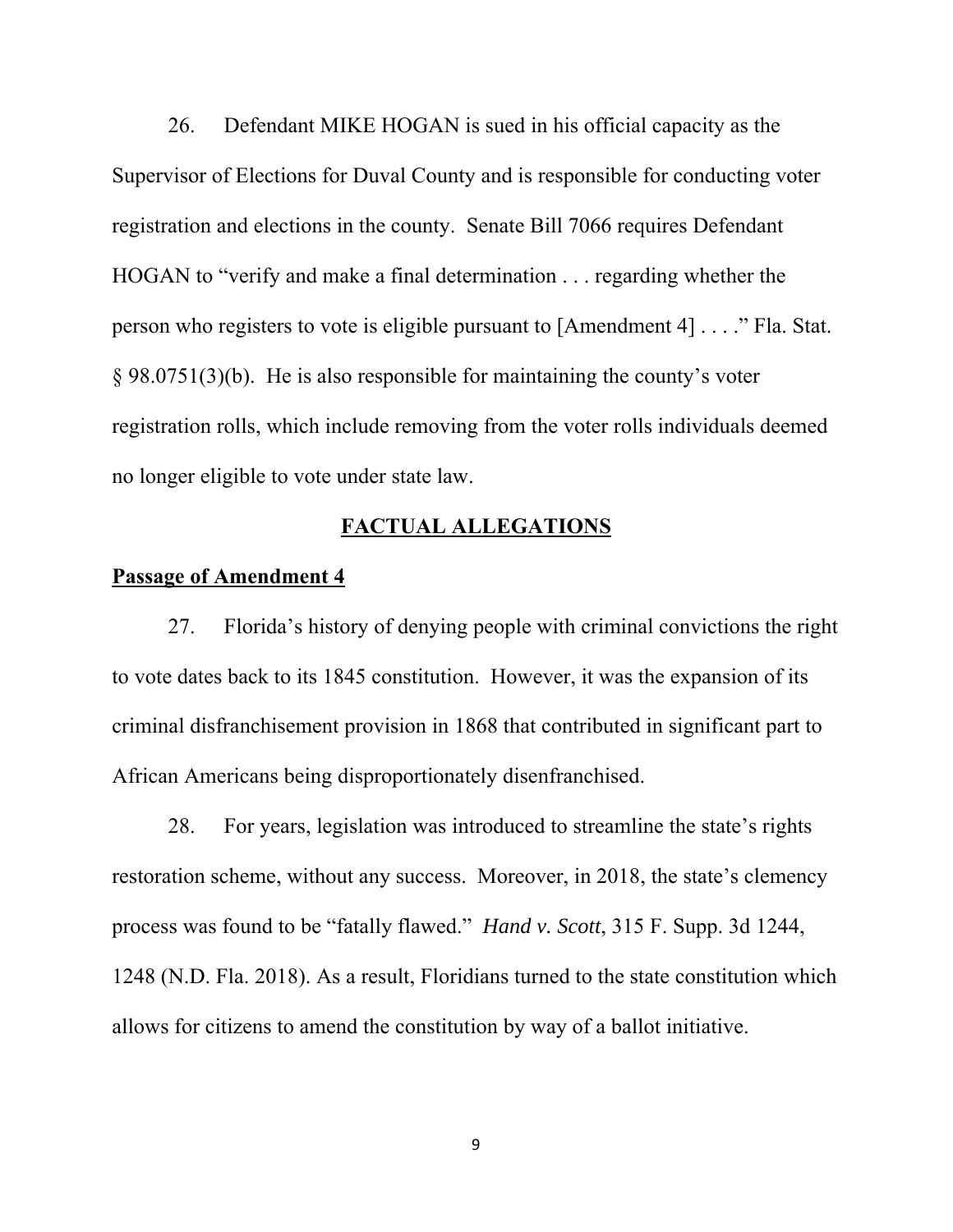29. The Florida constitution requires that, in order for a ballot initiative to be successful, (1) sufficient petitions must be signed and verified; (2) the state supreme court must approve the language upon a specific finding that the ballot initiative's language is clear, unambiguous, and provides sufficient detail so that voters know exactly what they are voting for; and (3) passage by at least 60% of all those who voted in a general election. Fla. Const. art. IV, § 10; art. XI, §§ 3, 5.

 30. On April 20, 2017, the Florida Supreme Court ruled that "the chief purpose of [Amendment 4] is to automatically restore voting rights to felony offenders, except those convicted of murder or felony sexual offences, upon completion of all terms of their sentence." Advisory Opinion to the Attorney Gen. Re: Voting Restoration Amendment, 215 So. 3d 1202, 1208 (Fla. 2017).

 31. The Florida Supreme Court has held that there is a presumption that provisions of the state constitution are self-executing. *Browning v. Fla. Hometown Democracy, Inc.*, 29 So. 3d 1053, 1064 (Fla. 2010) ("[C]onstitutional provisions are presumed self-executing to prevent the Legislature from nullifying the will of the people as expressed in their Constitution."); *Fla. Hosp. Waterman v. Buster*, 984 So. 2d 478, 485–86 (Fla. 2008) ('[I]n the absence of such presumption the legislature would have the power to nullify the will of the people expressed in their constitution, the most sacrosanct of all expressions of the people.").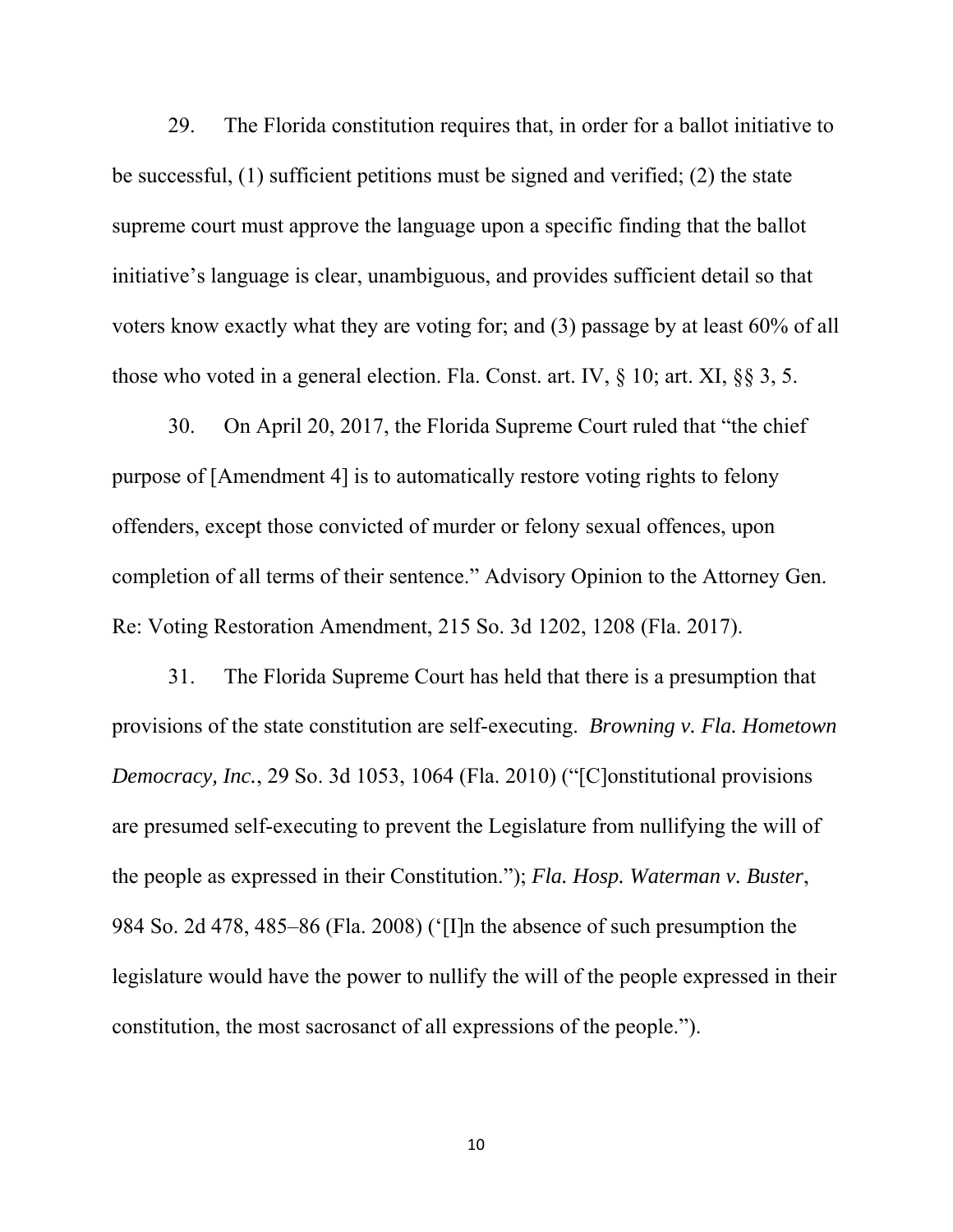32. Amendment 4 became effective on January 8, 2019, and Florida's felony disfranchisement law and restoration scheme now provide that: "(a) No person convicted of a felony, or adjudicated in this or any other state to be mentally incompetent, shall be qualified to vote or hold office until restoration of civil rights or removal of disability. Except as provided in subsection (b) of this section, any disqualification from voting arising from a felony conviction shall terminate and voting rights shall be restored upon *completion of all terms of sentence including parole or probation*. (b) No person convicted of murder or a felony sexual offense shall be qualified to vote until restoration of civil rights." Fla. Const. art. VI, § 4 (italics added).

 33. Social scientists estimated that 1.4 to1.6 million people would be eligible to vote upon Amendment 4's passage. *See, e.g.*, The Sentencing Project, *6 Million Lost Voters: State-Level Estimates of Felony Disenfranchisement, 2016*, available at *https://www.sentencingproject.org/publications/6-million-lost-votersstate-level-estimates-felony-disenfranchisement-2016/*. The estimated number also included people who still owe court costs, fines, fees, and/or restitution.

 34. It is estimated that over 2,000 formerly incarcerated Floridians registered to vote between January and March 2019, about 44 percent of whom were Black people. *See* Kevin Morris, *Thwarting Amendment 4*, Brennan Ctr. for Justice (May 9, 2019), available at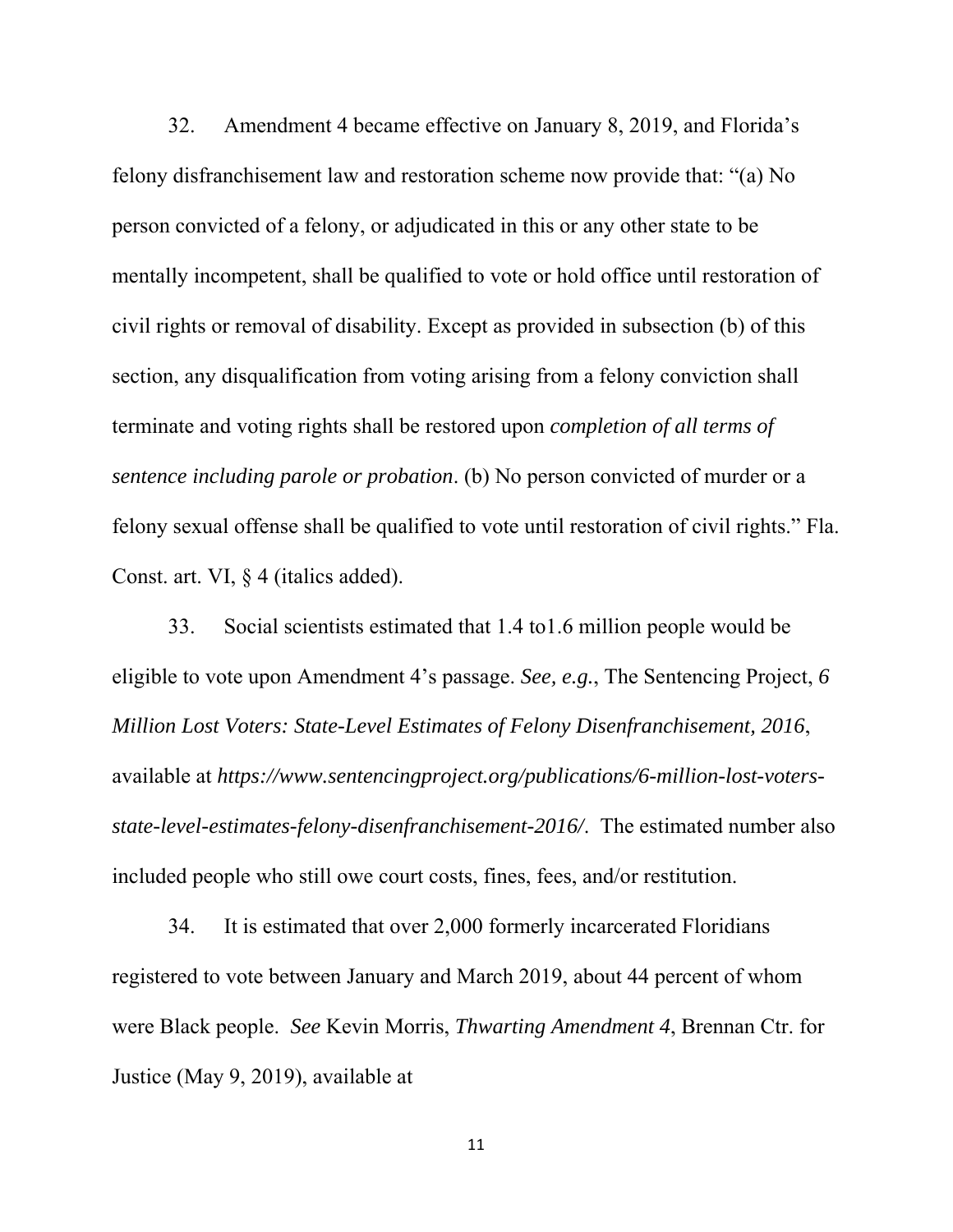# *https://www.brennancenter.org/sites/default/files/analysis/2019\_05\_FloridaAmend ment\_FINAL-3.pdf.*

 35. Florida's voter registration form requires an applicant to affirm that the person is not a convicted felon or has had their voting rights restored. Beyond completing and signing the voter registration form, Florida's election code does not require an applicant to supply any further information or documentation to the supervisor of elections' office. In fact, Florida's election code specifically provides that voter registration forms are: "designed so that convicted felons whose civil rights have been restored . . . are not required to reveal their prior conviction or adjudication." Fla. Stat. § 97.052(2)(t).

 36. A voter registration application shall be deemed complete, and the supervisor of elections must approve it, once "all information necessary to establish the applicant's eligibility pursuant to § 97.041 is received by a voter registration official," and (b) when that information is "verified pursuant to  $\lceil \S \rceil$ 97.053(6)]." *Id.* § 97.053(2).

 37. Once a voter registration application is submitted, an election official must enter it into the statewide voter registration database within 13 days of receiving the application and then it must be immediately forwarded to the proper county election office. *Id.* § 97.053(7).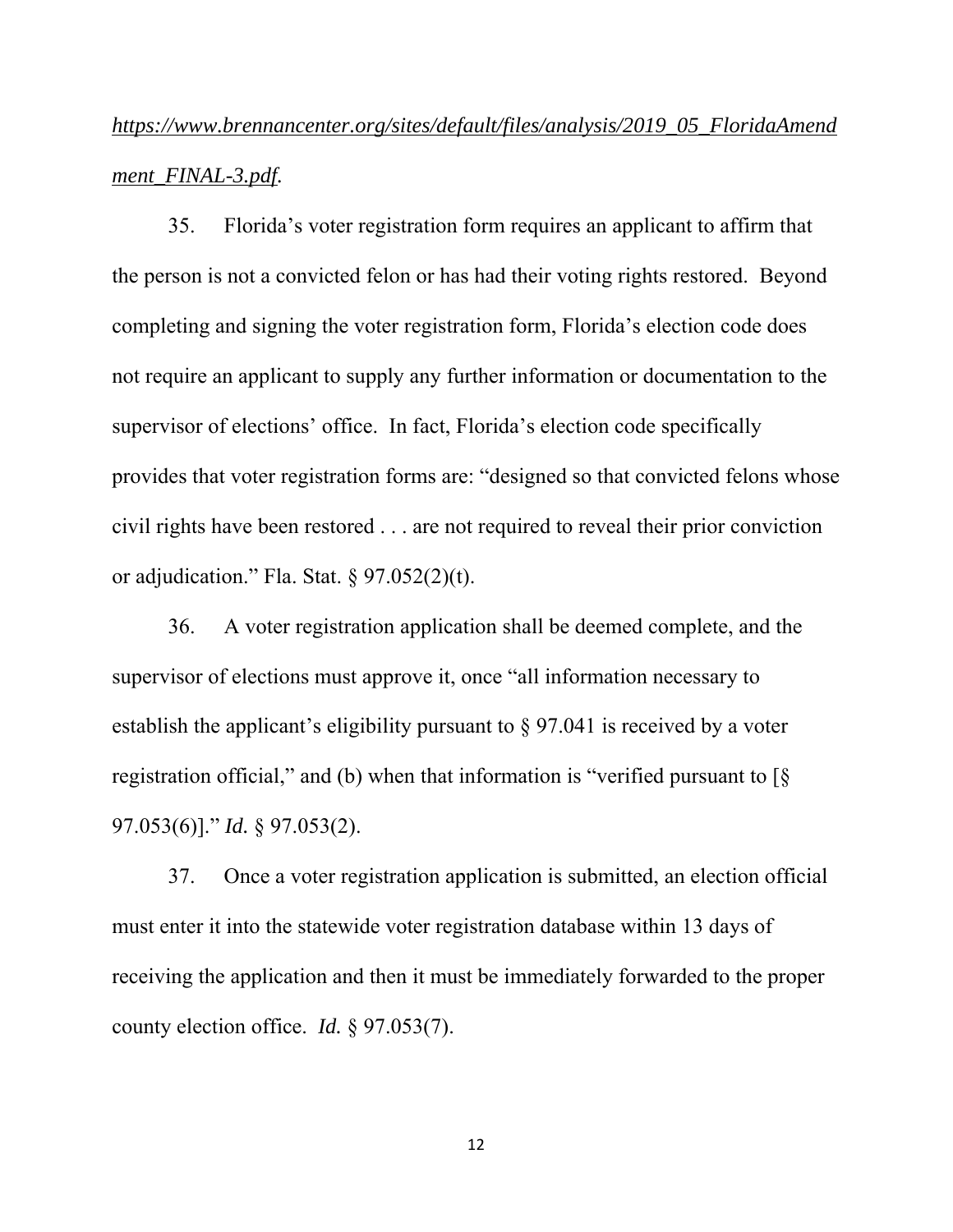38. After the county supervisor of elections receives the voter registration application, the county "must notify [the] applicant of the disposition of the  $\dots$ application within 5 business days after voter registration information is entered into the statewide voter registration system." *Id.* § 97.073(1). The notice should "inform the applicant that the application has been approved, is incomplete, has been denied, or is a duplicate of a current registration." *Id.* "If the application is incomplete, the supervisor must request that the applicant supply the missing information using a voter registration application signed by the applicant." *Id.*

 39. Plaintiffs MCCOY and SINGLETON registered to vote—and voted following Amendment 4's January 8, 2018 effective date. Because they have satisfied all the conditions of their felony sentences, and because Amendment 4 is self-executing, Plaintiffs are legally entitled to vote pursuant to Fla. Const. art. VI  $§$  4.

### **Passage of Senate Bill 7066**

 40. Even though almost 65% of Floridians voted in favor of Amendment 4, members of the Florida legislature immediately began plans to dismantle the new law.

 41. At the start of Florida's legislative session, there were several bills introduced to complicate the otherwise automatic rights registration scheme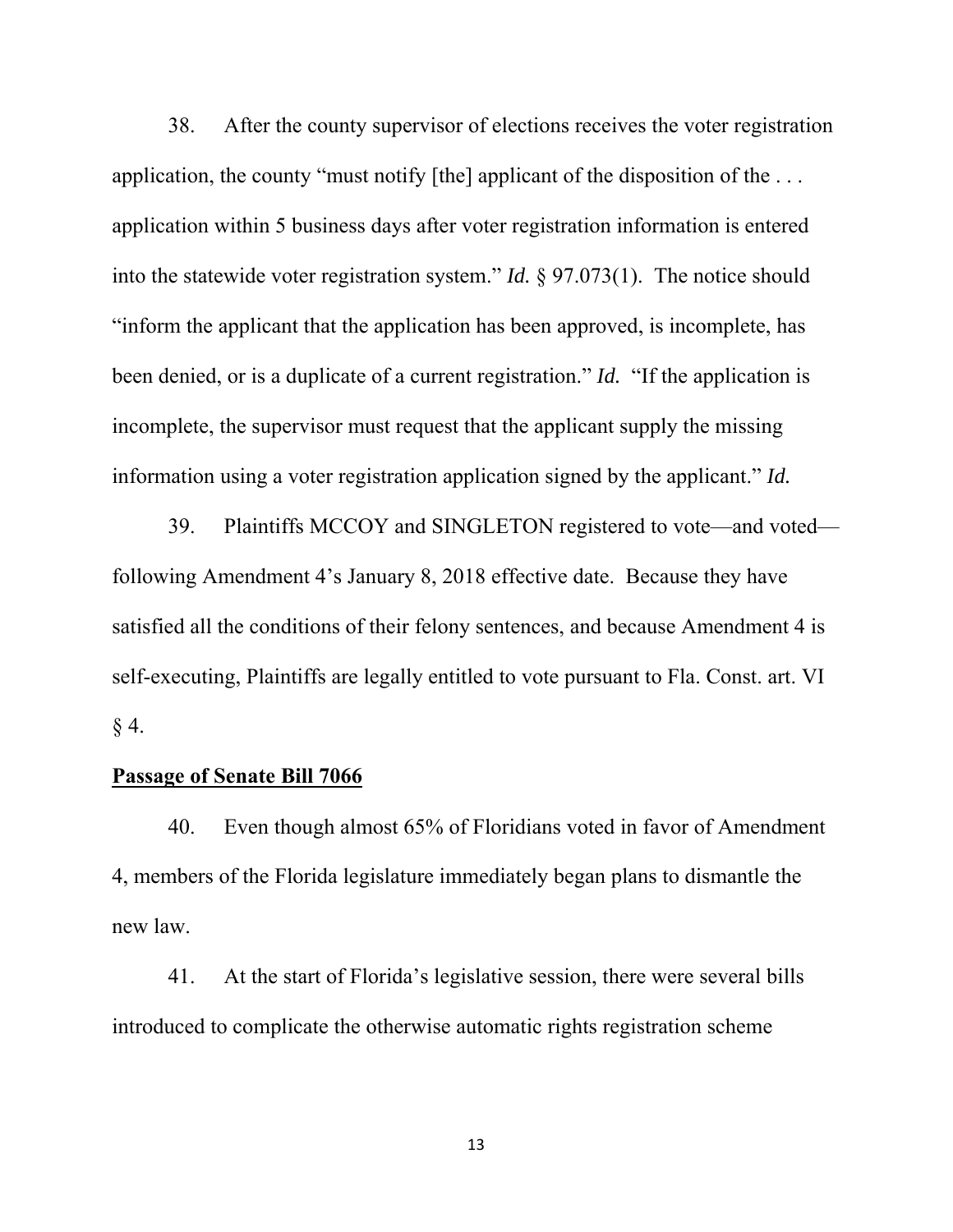Amendment 4 created. Senate Bill 7066 was eventually approved by both houses and signed by the Governor on June 28, 2019.

 42. During the hearings on the anti-Amendment 4 bills, legislators who supported these bills acknowledged that Florida lacks a centralized database that shows whether a person owes LFOs, the total amount of LFOs owed, and what, if any, of the total amount has been paid.

 43. Representative James Grant and Senator Keith Perry refused to investigate or commission a study to determine the full impact Senate Bill 7066 would have on the 1.4 to 1.6 million individuals newly enfranchised under Amendment 4.

 44. Community members, grassroots organizations, legislators, and impacted persons testified in opposition to Senate Bill 7066. Upon information and belief, their testimony included personal stories of people who had completed their sentences and already registered to vote and stories from lower income individuals who owed thousands of dollars in financial obligations and would probably never be able to satisfy them, certainly not in time to vote in any upcoming elections in the foreseeable future.

 45. Upon information and belief, proponents of Senate Bill 7066 both in the House and Senate failed to obtain the necessary information to document how the legislation would still protect estimated 1.4-1.6 million people eligible to vote.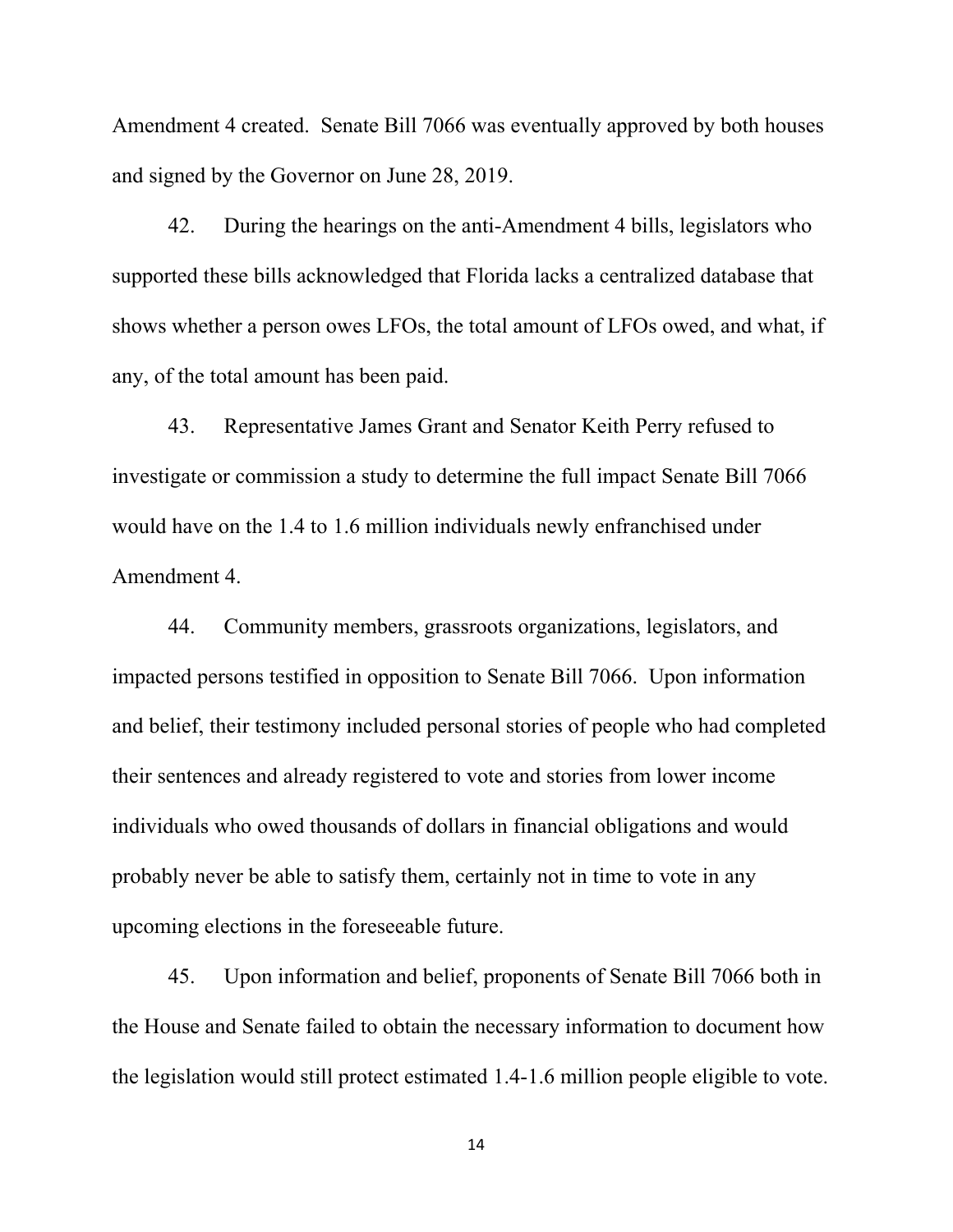46. Senate Bill 7066 requires "[f]ull payment of fines or fees ordered by the court as a part of the sentence or that are ordered by the court as a condition of any form of supervision." Fla. Stat.  $\S 98.0751(2)(a)(5)(b)$ . These financial obligations "include only the amount specifically ordered by the court as part of the sentence and do not include any fines, fees, or costs that accrue after the date the obligation is ordered as a part of the sentence." *Id.*  $\frac{8}{98.0751(2)(a)(5)(c)}$ .

 47. Senate Bill 7066 also defines "[f]ull payment of restitution ordered to a victim by the court as part of the sentence." *Id.*  $\S 98.0751(2)(a)(5)(a)$ .

 48. Amendment 4 automatically restores one's voting rights upon completion of sentence. By contrast, Senate Bill 7066 redefines "completion of sentence" to include the full payment of all financial obligations associated with one's sentence, even when a court has converted those financial obligations to a civil judgment. *Id.* § 98.0751(2)(a)(5)(e)(III).

 49. Therefore, Senate Bill 7066 constitutes a poll tax because it requires the payment of a fee as a precondition to exercising the right to vote, and failure to pay this fee can serve as the sole basis for rejecting a person's voter registration application or removing them from the voter rolls.

 50. Moreover, Senate Bill 7066 denies Plaintiffs their right to vote without requiring an inquiry into Plaintiffs' ability to pay and a determination that nonpayment of LFOs was willful and not based on indigence. Senate Bill 7066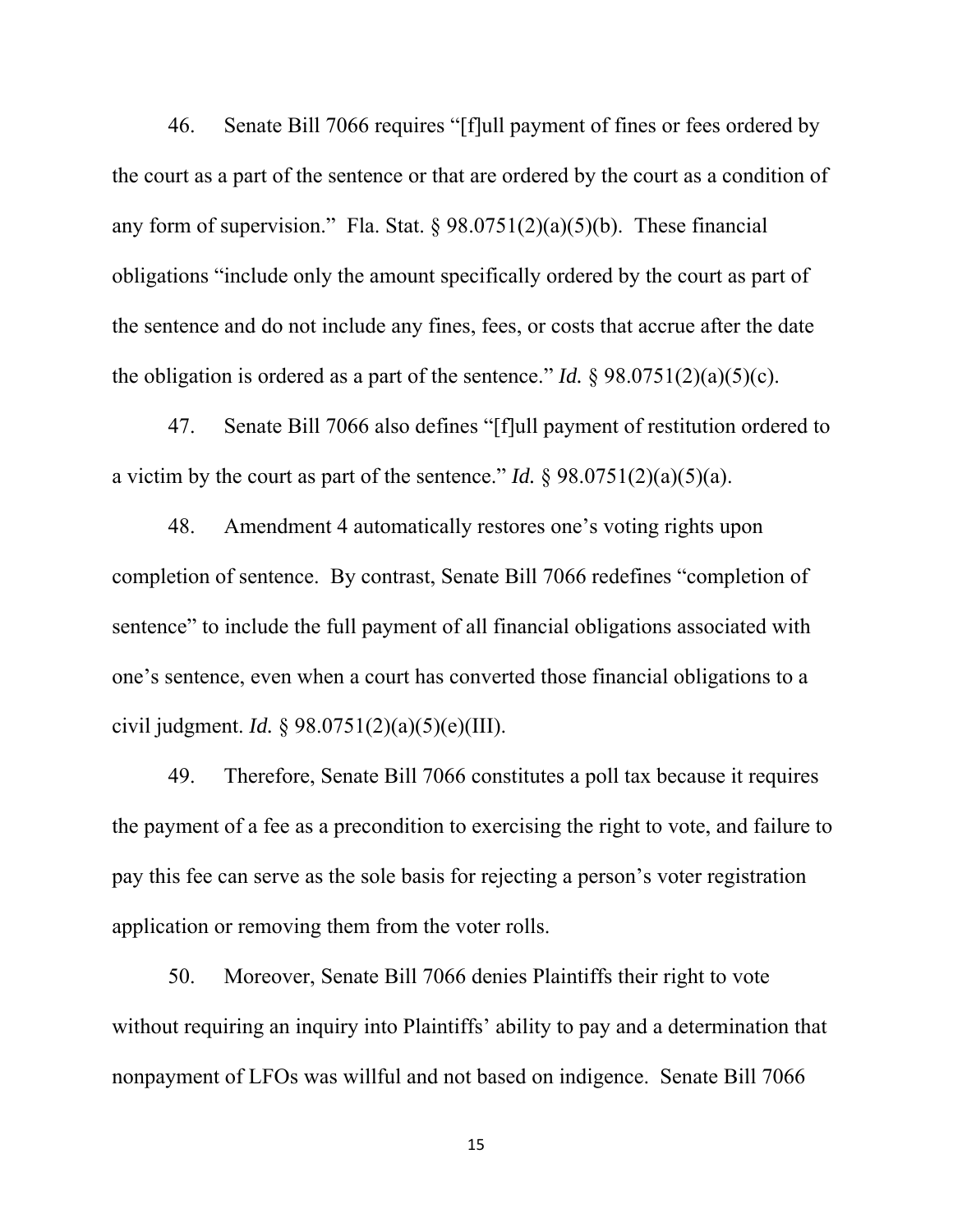thereby punishes individuals like Plaintiffs MCCOY and SINGLETON who are unable to pay off their LFOs and deprives them of their fundamental right to vote solely because "through no fault of [their] own, [they] cannot pay the fine." *Bearden v. Georgia*, 461 U.S. 660, 673 (1983).

 51. For individuals like Plaintiffs MCCOY and SINGLETON who owe thousands of dollars in LFOs and lack the means to satisfy those payments, Senate Bill 7066 imposes an excessive fine and punitive burden on their ability to vote. Based on their current economic status, Plaintiffs will most likely never be able to vote again.

 52. Senate Bill 7066 also requires county supervisors of elections to "verify and make a final determination . . . regarding whether the person who registers to vote is eligible pursuant" to Amendment 4, Fla. Stat. § 98.0751(3)(b) (2019), but the bill does not set forth any standard, guidelines, or other clear directive to county supervisors of elections for how to carry out this broad delegation of authority.

 53. Meanwhile, Florida's supervisors of elections are publicly known to adopt varying internal policies and practices when it comes to the enforcement of election laws, most recently highlighted in the varying treatment of vote-by-mail ballots in different counties. *See e.g.*, *Vote-by-Mail Ballots Cast in Florida*, ACLU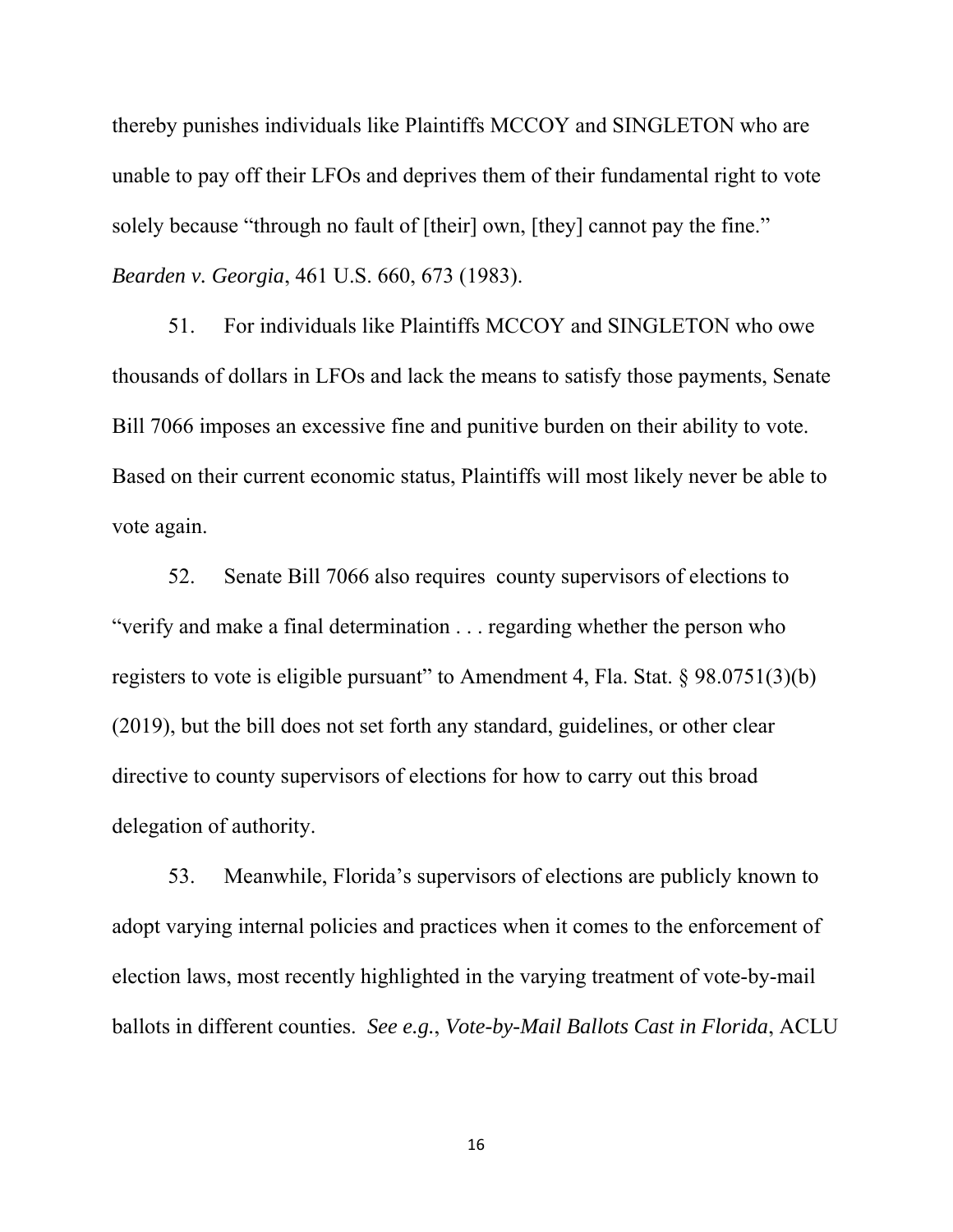of Florida & Prof. Daniel A. Smith (Sept. 19, 2018),

# https://www.aclufl.org/sites/default/files/aclufl - vote by mail - report.pdf. **Senate Bill 7066's Impact on Communities of Color and Lower Income People**

 54. Racial bias is prevalent in Florida's criminal justice system. In addition, people experiencing poverty are over-represented at every level of the system and often exit prison and complete parole or probation further in debt than when they were arrested and convicted.

 55. In the past 15 years, Florida has increased the number of criminal offenses for which courts are statutorily mandated to impose LFOs. Moreover, many of these LFOs are imposed regardless of whether a criminal defendant can afford to satisfy those obligations. *See, e.g.*, *id.* § 938.27(2)(a) (imposing on defendant costs of prosecution and investigation "notwithstanding the defendant's present ability to pay"); § 938.29(1)(b) (requiring defendant to pay attorneys' fees and costs in full "notwithstanding the defendant's present ability to pay").

 56. Florida law enforcement officials are notorious for engaging in racial profiling which has resulted in the disproportionate number of police stops, arrests, prosecution, conviction, and increased sentencing of people of color.

 57. In November 2016, over 10% of Florida's entire voting age population was barred from voting based on a felony conviction. *See, e.g.*, The Sentencing Project, *6 Million Lost Voters: State-Level Estimates of Felony*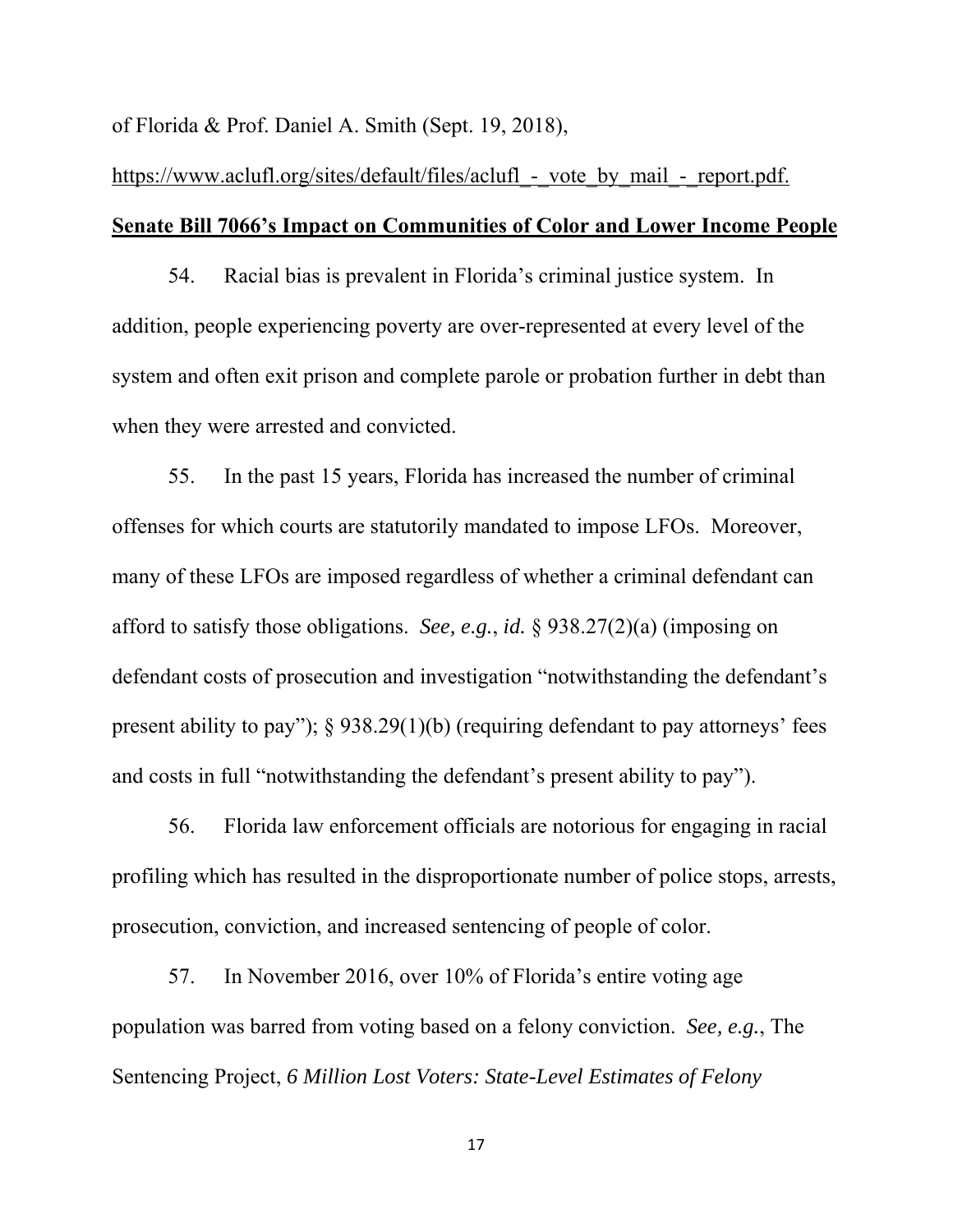*Disenfranchisement, 2016*, available at

*https://www.sentencingproject.org/publications/6-million-lost-voters-state-levelestimates-felony-disenfranchisement-2016/*. However, 21% of Florida's African American population could not vote due to a felony conviction. *Id.*

 58. In terms of poverty levels, 2,889,506 people in Florida are living in poverty (14% of the population). *See* 2018 Florida Talk Poverty report, available at, *https://talkpoverty.org/state-year-report/florida-2018-report/*. Twenty-one percent of the people living below the poverty line in Florida are African American (compared to 12% of the white population that lives in poverty). *Id.* 25.2% of Black women in Florida are living in poverty as compared to 11.9% of white women. *See The Status of Women in Florida by County: Health & Well-Being*, Florida Philanthropic Network, May 2018, available at

*https://www.fpnetwork.org/resources/status-women-florida-county-health-wellbeing*.

 59. Moreover, 14.8% of working-age women in Florida have incomes below the poverty line as compared to 11.6% of men. *See* 2018 Florida Talk Poverty report, available at, *https://talkpoverty.org/state-year-report/florida-2018 report/*.

 60. The unemployment rate for returning citizens is five times higher than that of the general population. Lucius Couloute and Daniel Kopf, *Out of Prison*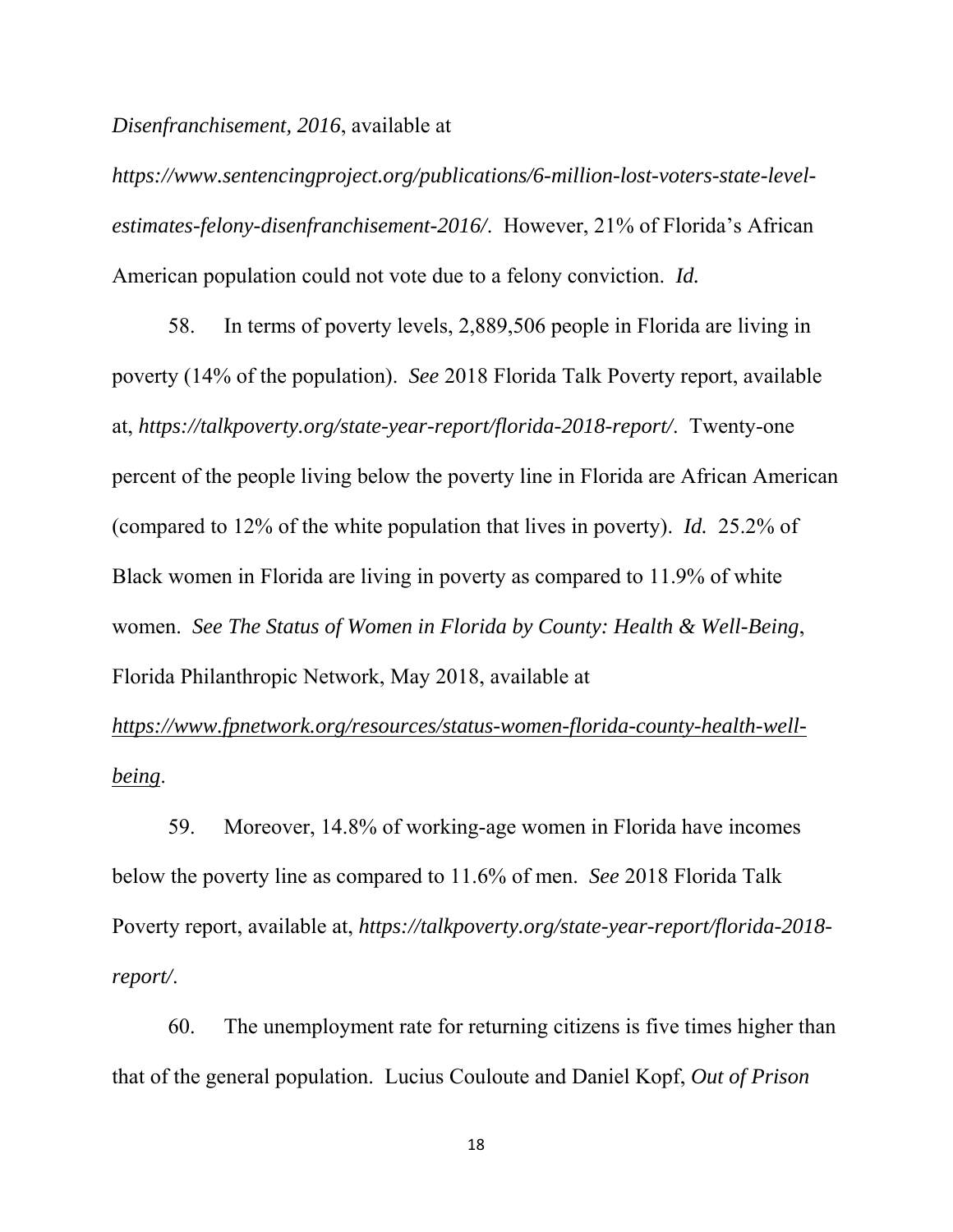*and Out of Work: Unemployment Among Formerly Incarcerated People*, Prison Policy Initiative, July 2018, available at,

*https://www.prisonpolicy.org/reports/outofwork.html*.

 61. The unemployment rate for Black women in the general population is 6.4%. *See id.* 43.6% of Black women with a felony conviction are unemployed as compared to 18.4% of formerly incarcerated white men who are unemployed. *See id.*

 62. Senate Bill 7066's requirement that all of one's LFOs must be fully satisfied before being eligible to vote will have a disparate and disproportionate effect on racial minorities and lower income people. The Florida legislature presumptively knew that Senate Bill 7066 would cause this harm when it decided to pass the bill.

 63. Plaintiffs have no adequate remedy at law other than this action for declaratory and injunctive relief.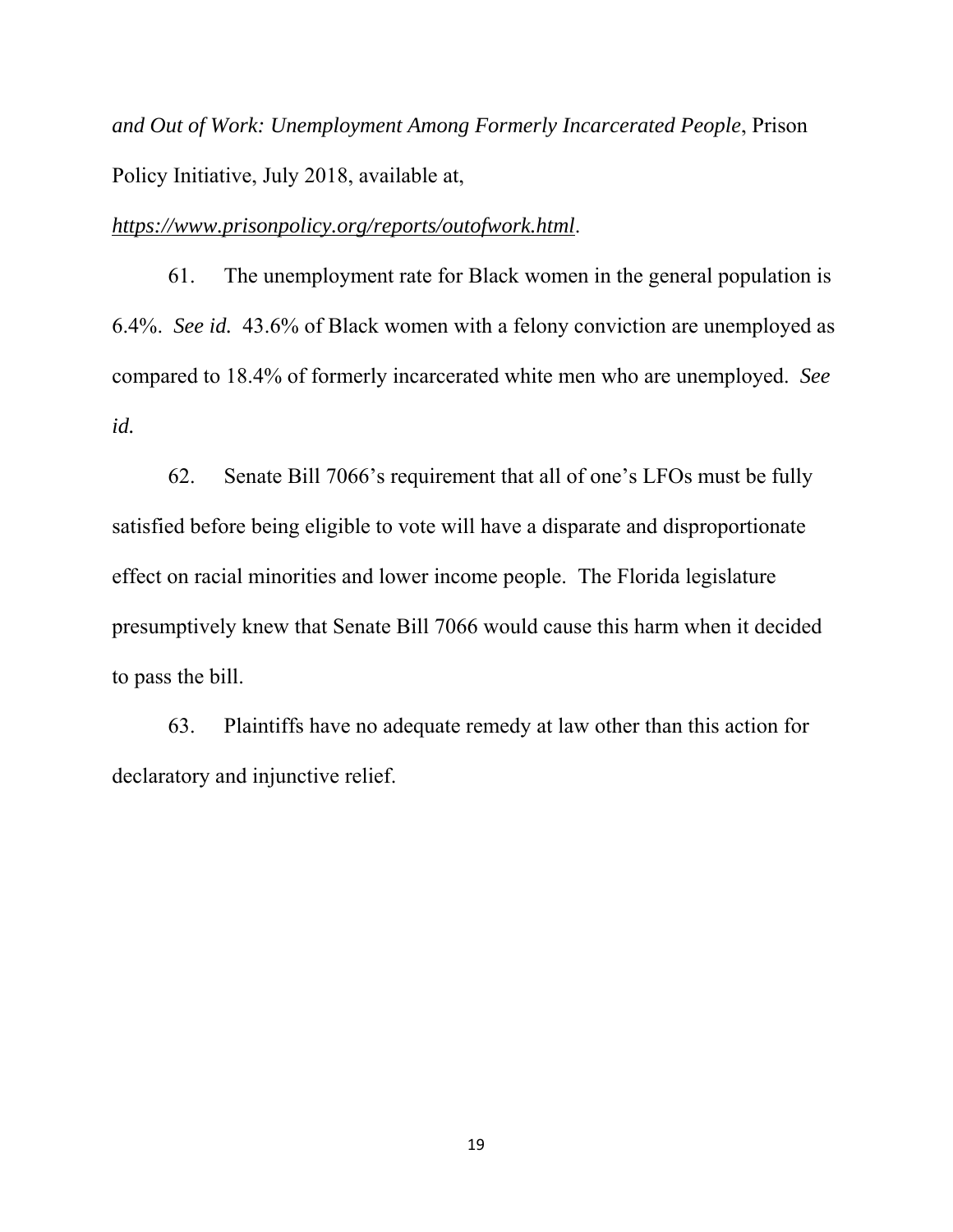### **CAUSES OF ACTION**

### **COUNT ONE**

## **Violation of Fourteenth Amendment's Equal Protection Clause (Wealth-based discrimination)**

 64. Plaintiffs hereby reallege and incorporate by reference each allegation contained in the preceding paragraphs as though fully set forth herein.

 65. The Fourteenth Amendment's Equal Protection Clause provides: "No state shall make or enforce any law which shall abridge the privileges or immunities of citizens of the United States; [ ] nor deny to any person within its jurisdiction the equal protection of the laws." U.S. Const. amend. XIV,  $\S$  1.

 66. "[A] citizen has a constitutionally protected right to participate in elections on an equal basis with other citizens in the jurisdiction." *Dunn v. Blumstein*, 405 U.S. 330, 336 (1972).

 67. Wealth "is not germane to one's ability to participate intelligently in the electoral process." *Harper v. Virginia State Bd. of Elections*, 383 U.S. 663, 668 (1966). A state "violates the Equal Protection Clause of the Fourteenth Amendment whenever it makes the affluence of the voter or payment of any fee an electoral standard." *Id.* at 666.

 68. Florida's constitution allows a person convicted of a felony, other than murder or a sexual felony offense, to obtain automatic restoration of their voting rights upon completion of their sentence, including parole and probation.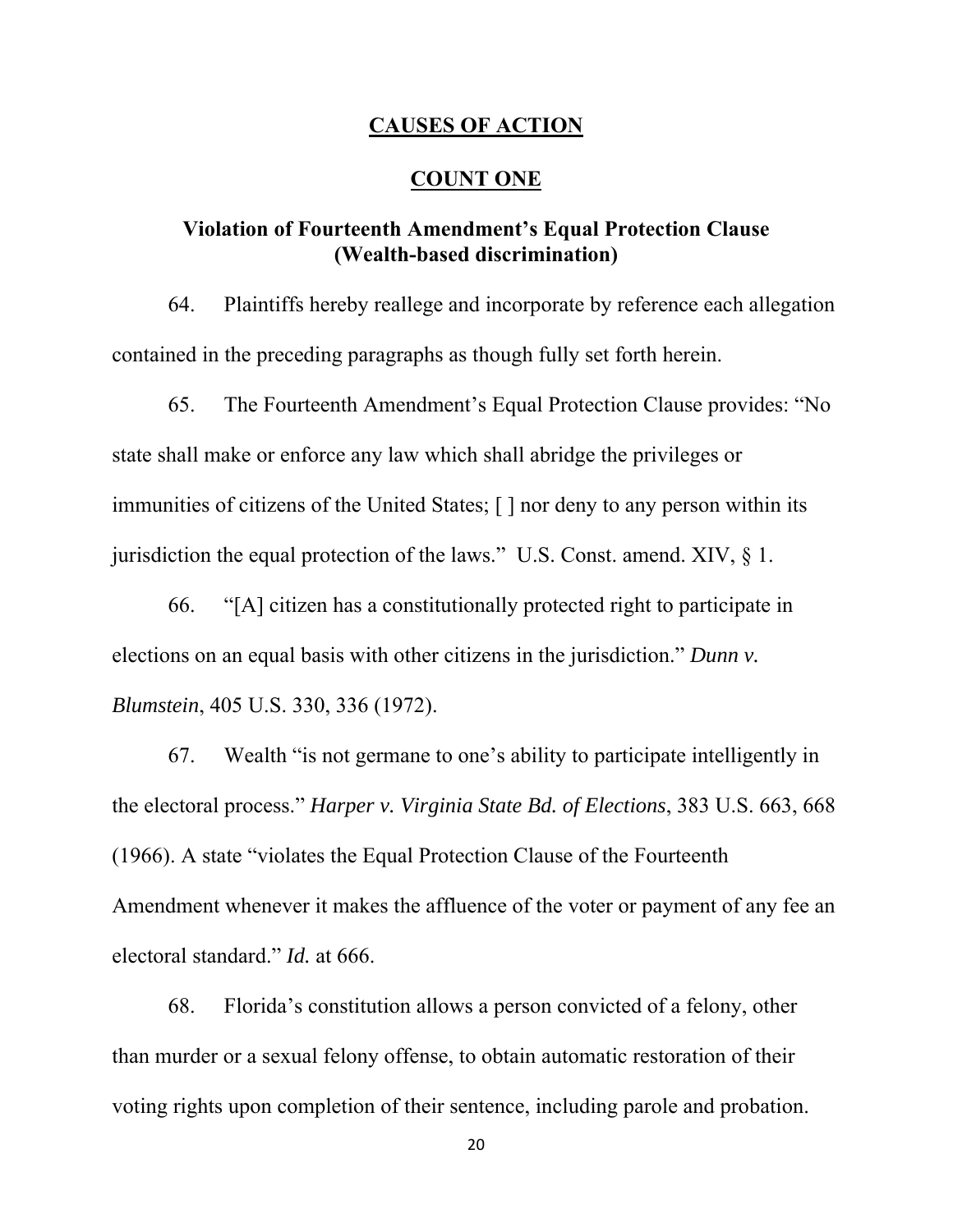69. Plaintiffs have completed their terms of incarceration and probation. Plaintiffs MCCOY and SINGLETON had their rights restored by operation of the Florida constitution, registered to vote, and have since voted in an election.

 70. Plaintiff MCCOY owes \$7,531.84 in outstanding victim restitution, not including continuing accruing interest. Senate Bill 7066 thus requires that Plaintiff MCCOY pay at least \$7,531.84 to be eligible to vote in Florida. Otherwise, there is no other barrier to her ability to register and vote in Florida.

 71. Plaintiff SINGLETON owes \$821 in court fines, fees and restitution, and \$14,913.05 in restitution, not including accruing interest. Senate Bill 7066 thus requires that Plaintiff Singleton pay over \$15,000 to be eligible to vote in Florida. There is no other barrier to her ability to register and vote in Florida.

 72. Neither Plaintiff MCCOY nor Plaintiff SINGLETON have the financial means to satisfy their monetary obligations as a precondition to being eligible to vote pursuant to Senate Bill 7066.

 73. Under Senate Bill 7066, Plaintiffs' eligibility to vote is based entirely on their financial status.

 74. Lower income women of color represent a disproportionate and growing number of people in the criminal justice system. Women of color also continue to be paid less than their male and white female counterparts. When they also have a criminal record, their employment opportunities greatly diminish.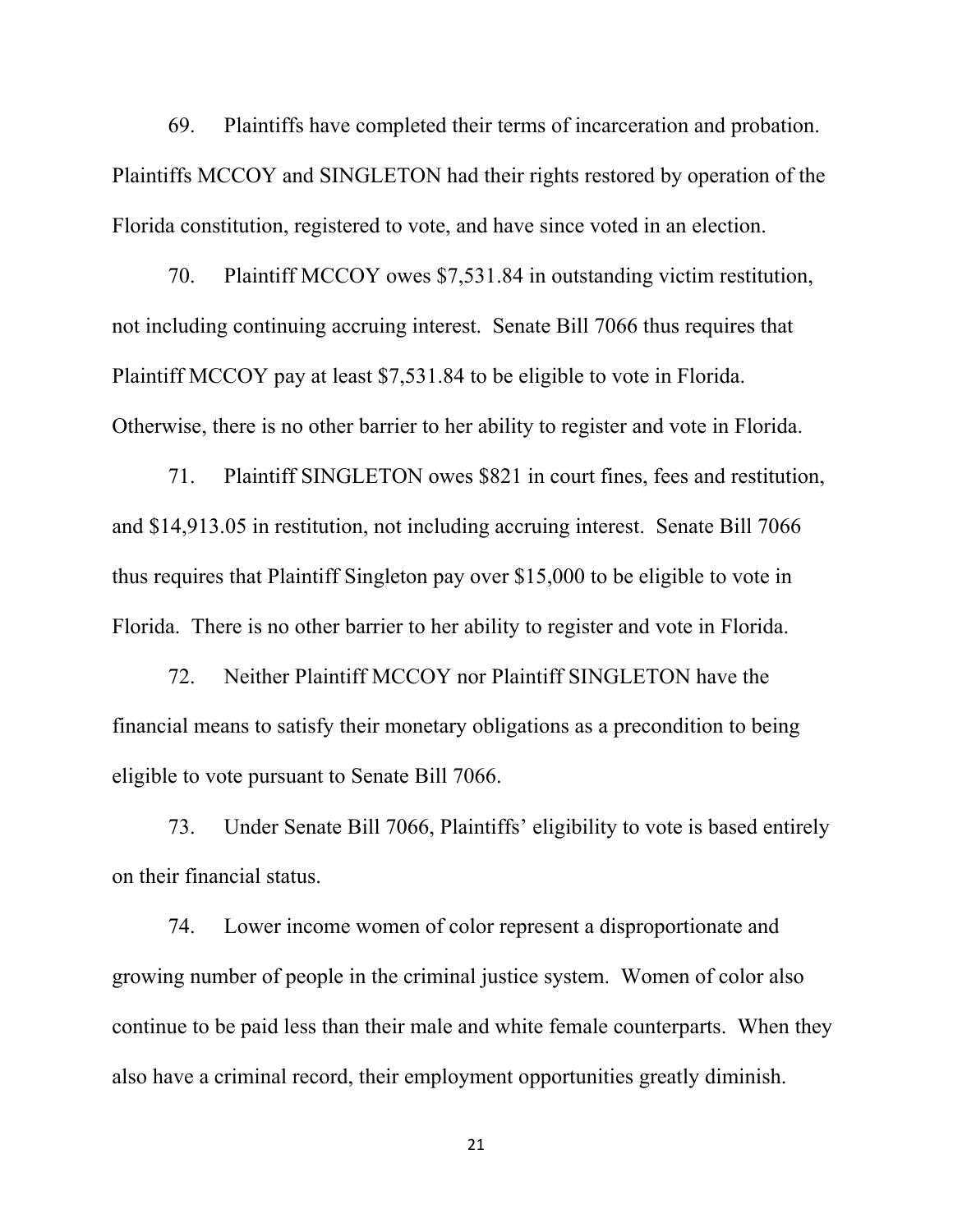Thus, Senate Bill 7066 has an even more harmful impact on Plaintiffs MCCOY and SINGLETON as low-income women of color.

 75. If Plaintiffs were wealthy and had the financial means to fully satisfy their LFOs, they would be eligible to vote under Senate Bill 7066. Therefore, Senate Bill 7066 discriminates against and/or disproportionately impacts Plaintiffs based solely on their level of economic wealth, or lack thereof. Thus, Senate Bill 7066 violates the Fourteenth Amendment's Equal Protection Clause.

 76. There is no compelling governmental interest or rational basis for denying Plaintiffs the right to vote solely based on their lower income status.

 77. In addition to violating the Equal Protection Clause's plain language, public policy favors a finding that Senate Bill 7066 is unconstitutional.

### **COUNT TWO**

## **Violation of Twenty-Fourth Amendment (Unconstitutional Poll Tax)**

 78. Plaintiffs hereby reallege and incorporate by reference each allegation contained in the preceding paragraphs as though fully set forth herein.

 79. The Twenty-Fourth Amendment to the U.S. Constitution states: "[t]he right of citizens of the United States to vote in any primary or other election for President or Vice President, for electors for President or Vice President, or for Senator or Representative in Congress, shall not be denied or abridged by the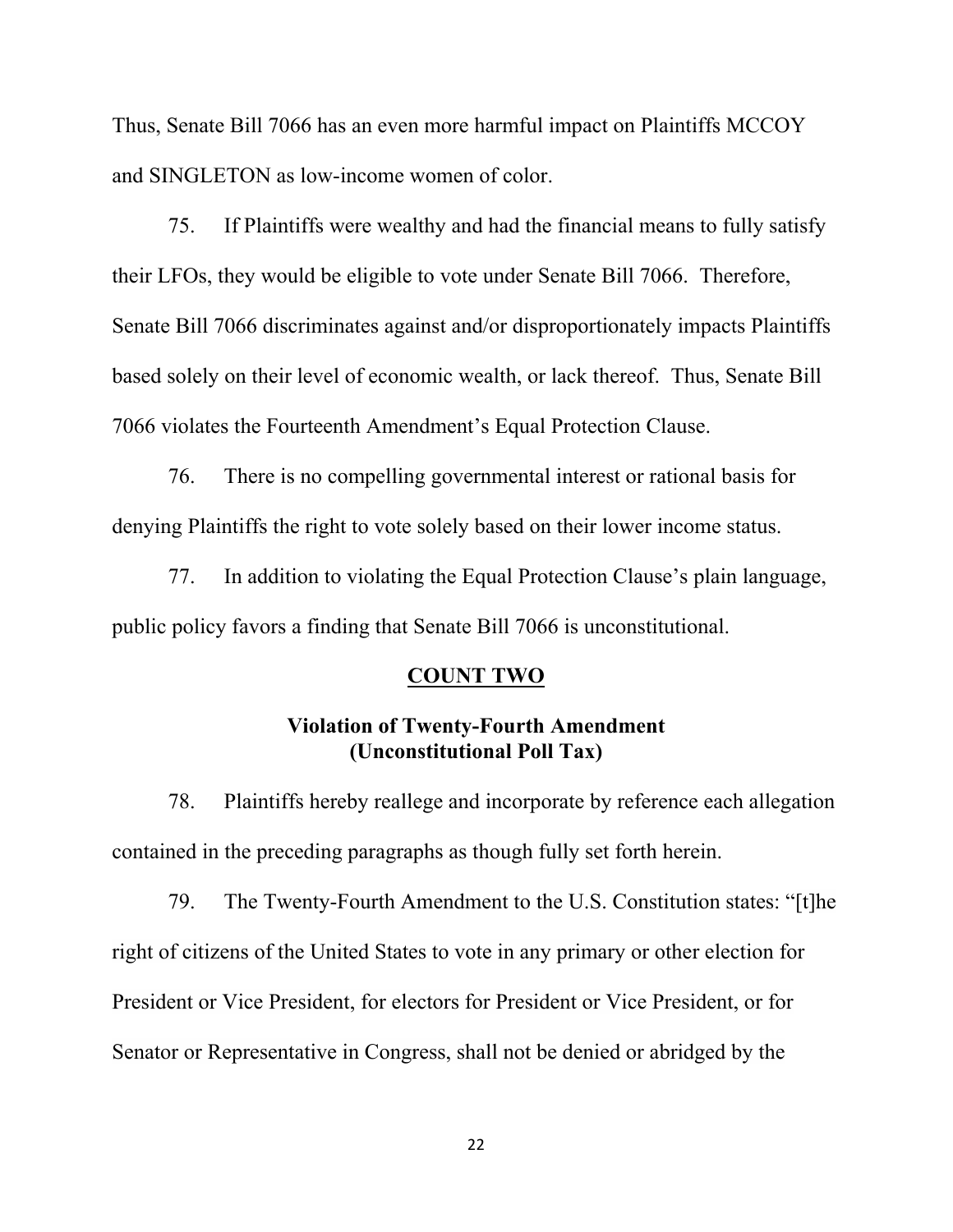United States or any State by reason of failure to pay any poll tax or other tax." U.S. Const. amend. XXIV, § 1.

 80. In passing the Twenty-Fourth Amendment, Congress enacted a permanent prohibition on a state's use of wealth as a qualification to vote. *See Harman v. Forssenius*, 380 U.S. 528, 540-41 (1965) ("[T]he Twenty-fourth [Amendment] nullifies sophisticated as well as simple-minded modes of impairing the right guaranteed." (internal quotation marks omitted)).

 81. The term "poll tax" in the Twenty-Fourth Amendment was never intended to apply to a narrow category of fees imposed on a person in order to vote. *See U.S. v. State Tax Comm'n of Miss.*, 421 U.S. 599, 606 (1975) (noting that the "standard definition of a tax" is any "enforced contribution to provide for the support of government"). The term "poll tax" expressly and implicitly covers Senate Bill 7066's requirement that Plaintiffs satisfy all of their financial obligations as a precondition to vote.

 82. Senate Bill 7066 is a modern day "poll tax" that, in operation, denies people the right to vote based on their economic status.

 83. There is no compelling governmental interest or rational basis for denying individuals the right to vote solely based on their lower income status.

 84. In addition to violating the Twenty-Fourth Amendment's plain language, public policy favors a finding that Senate Bill 7066 is unconstitutional.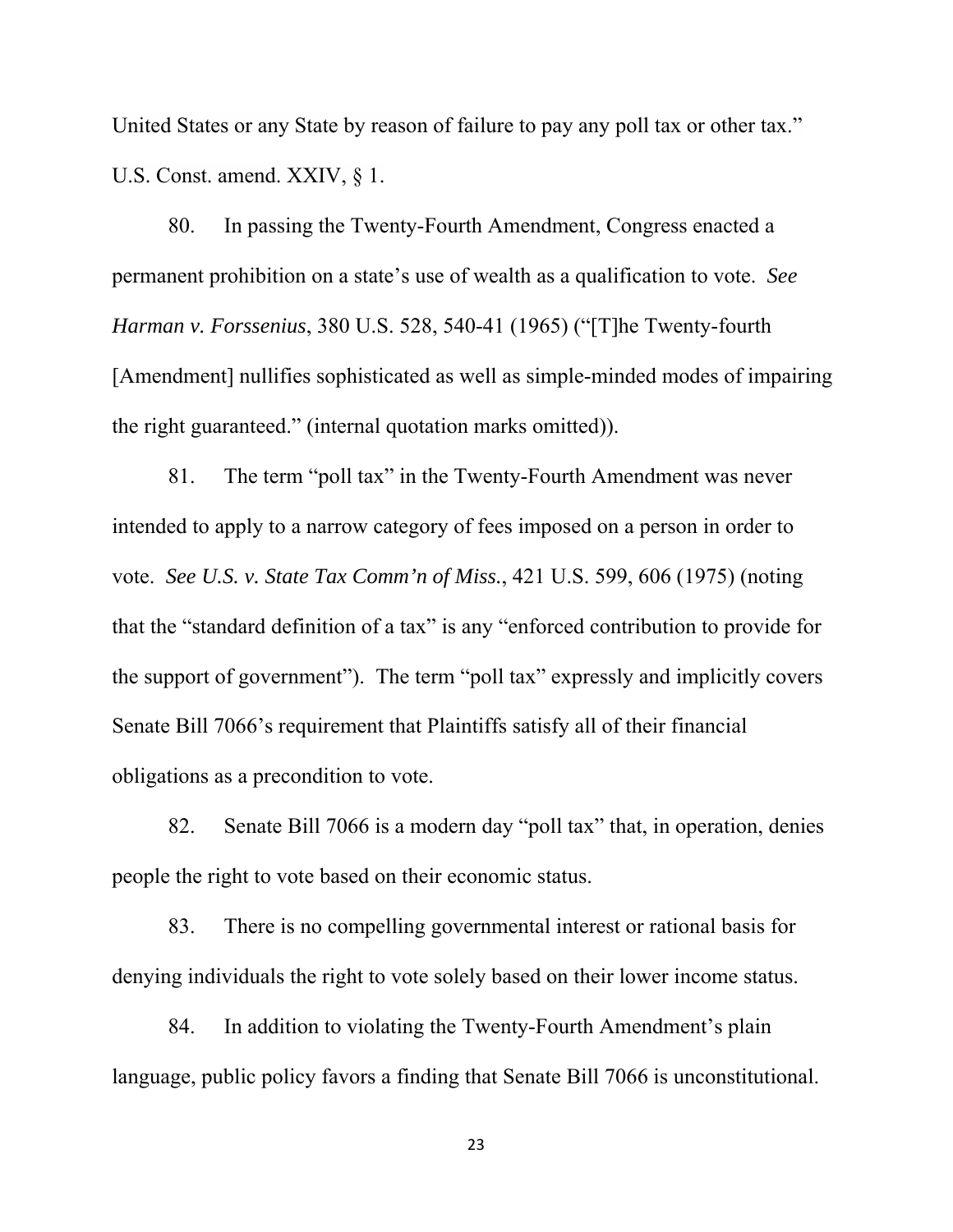### **COUNT THREE**

# **Violation of Fourteenth Amendment's Equal Protection & Due Process Clauses (Failure to consider Plaintiffs' ability to pay & violation of fundamental fairness)**

 85. Plaintiffs hereby reallege and incorporate by reference each allegation contained in the preceding paragraphs as though fully set forth herein.

 86. The Fourteenth Amendment's Due Process Clause prohibits states from "depriv[ing] any person of life, liberty, or property, without due process of law." U.S. Const. amend. XIV, § 1. The Due Process Clause and Equal Protection Clause of the Fourteenth Amendment further prohibit states from imposing punishment based on nonpayment of LFOs without first determining that the individual was able to pay and willfully refused to do so. *See Bearden*, 461 U.S. at 660; *Tate v. Short*, 401 U.S. 395 (1971); *Williams v. Illinois*, 399 U.S. 235 (1970); *see also Turner v. Rogers*, 564 U.S. 431 (2011); *Bell v. Burson*, 402 U.S. 535, 539 (1971).

 87. "[T]he right to exercise the franchise in a free and unimpaired manner is preservative of other basic civil and political rights." *Reynolds v. Sims*, 377 U.S. 533, 562 (1964).

 88. A state cannot deprive someone of a fundamental right without notice and a meaningful opportunity to be heard.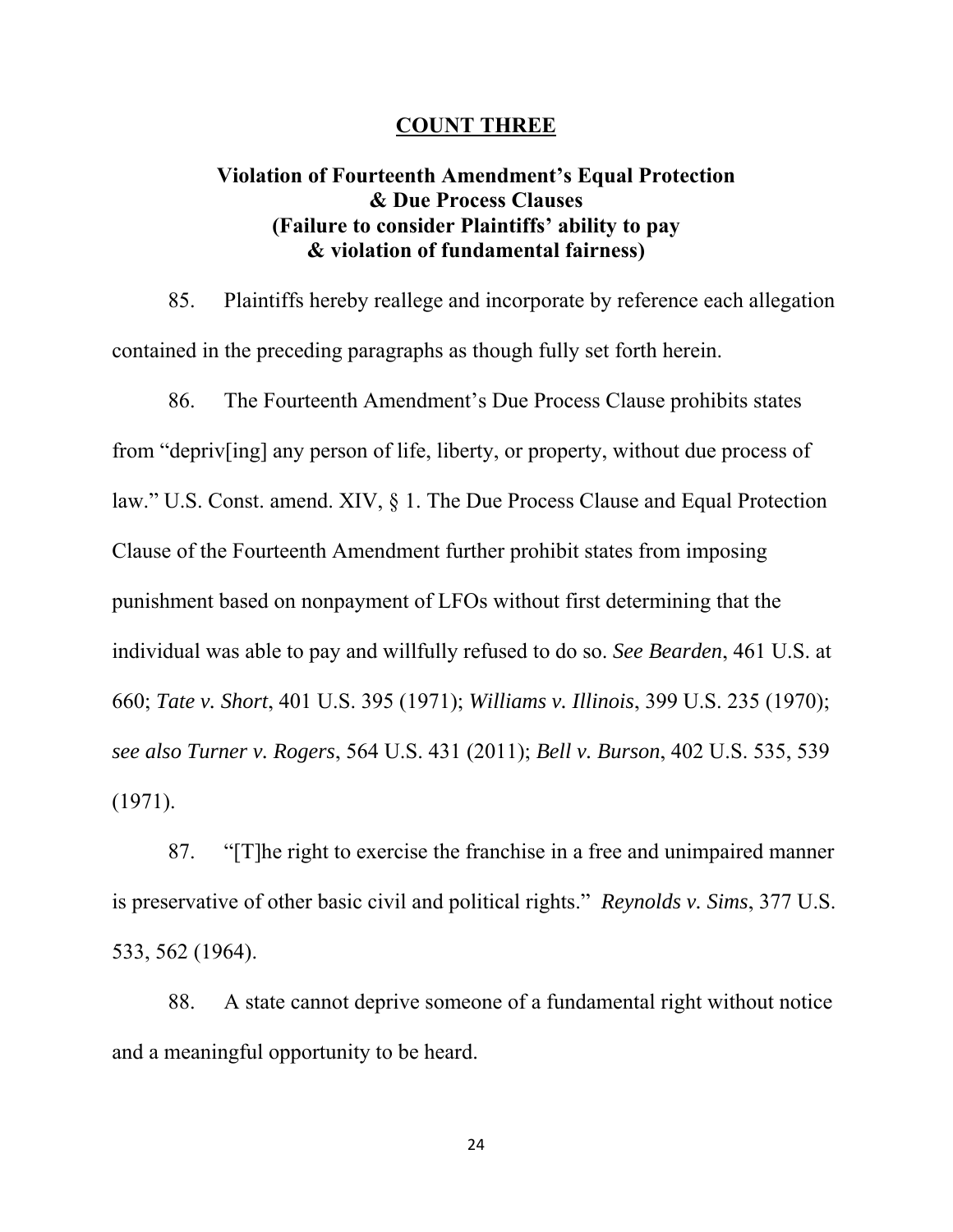89. Plaintiffs lack the financial resources to satisfy their financial obligations as a precondition to vote.

 90. Senate Bill 7066 deprives Plaintiffs of their fundamental right to vote without, at the very least, requiring the state first determine—at a hearing where Plaintiffs have notice and an opportunity to be heard—whether Plaintiffs have the ability to pay and willfully refused to do so prior to depriving them of their right to vote.

 91. Therefore, Senate Bill 7066 deprives Plaintiffs' of notice and a meaningful opportunity to be heard and violates the fundamental fairness requirements of the Due Process and Equal Protection Clauses of the Fourteenth Amendment.

### **COUNT FOUR**

# **Violation of Fourteenth Amendment's Due Process Clause (Void for Vagueness)**

 92. Plaintiffs hereby reallege and incorporate by reference each allegation contained in the preceding paragraphs as though fully set forth herein.

 93. The Fourteenth Amendment's Due Process Clause requires laws that impose penalties to define the offense with sufficient definiteness that ordinary people can understand what conduct is prohibited and in a manner that does not encourage arbitrary and discriminatory enforcement. *See Grayned v. City of Rockford*, 408 U.S. 104, 108-09 (1972). "It is a basic principle of due process that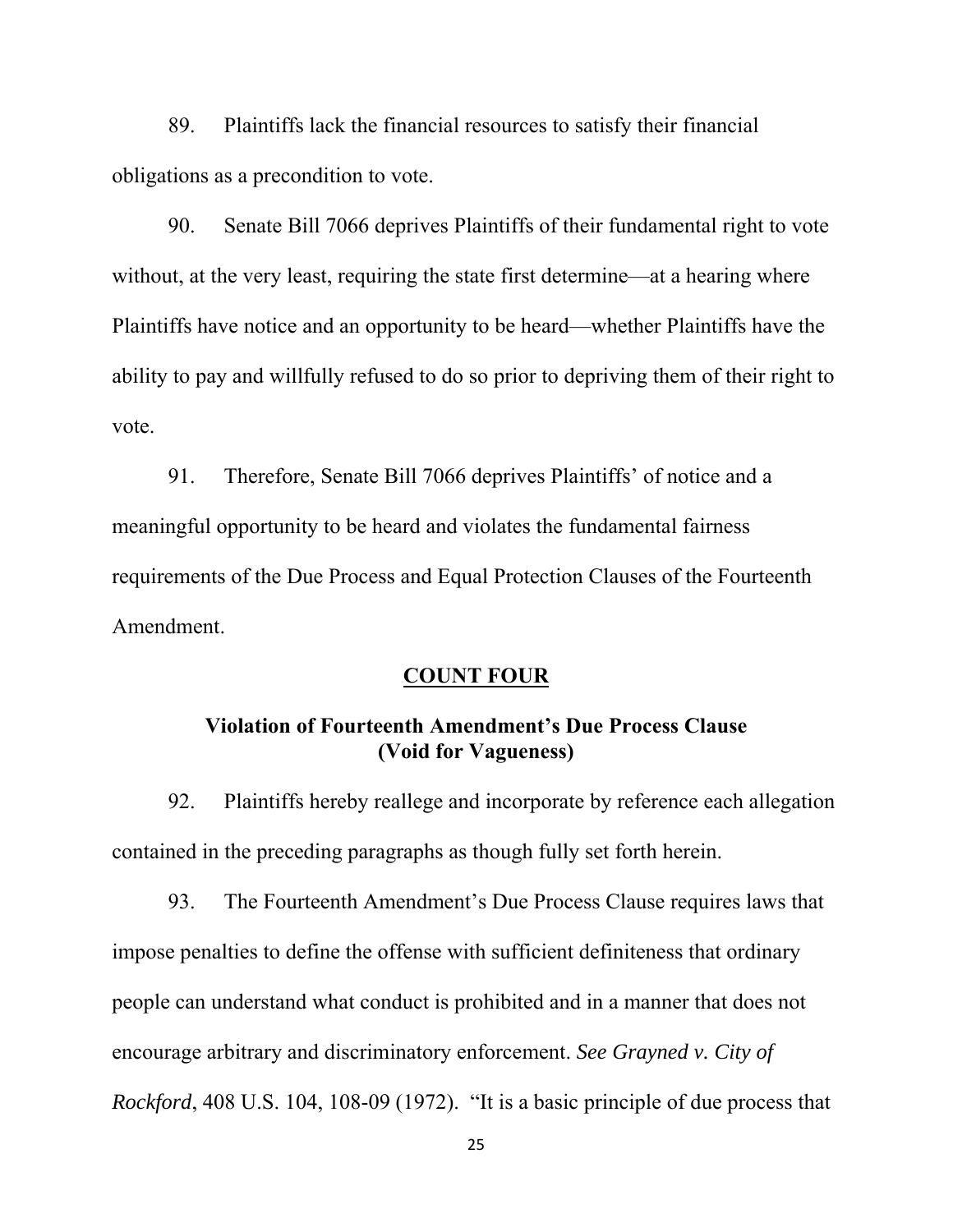an enactment is void for vagueness if its prohibitions are not clearly defined." *Id.* at 108.

 94. Plaintiffs are eligible to vote under Amendment 4 and registered to vote in Duval County. Defendant HOGAN'S office concluded Plaintiffs were eligible to vote and approved their voter registration applications. The process was straightforward, efficient, and easily administered.

 95. In contrast, Senate Bill 7066 creates confusion regarding the proper interpretation and enforcement of Amendment 4.

 96. Senate Bill 7066's delegation of authority to county supervisors of elections is also so extensive that it will lead to arbitrary and inconsistent decisions as to a person's eligibility to vote.

 97. As a result, Senate Bill 7066 is void for vagueness under the Fourteenth Amendment's Due Process Clause.

# **COUNT FIVE Violation of the Eighth Amendment (Prohibition on excessive fines and cruel and unusual punishment)**

 98. Plaintiffs hereby reallege and incorporate by reference each allegation contained in the preceding paragraphs as though fully set forth herein.

 99. The Eighth Amendment to the U.S. Constitution provides: "Excessive bail shall not be required, *nor excessive fines imposed, nor cruel and unusual punishments inflicted*." U.S. Const. amend. VIII (emphasis added).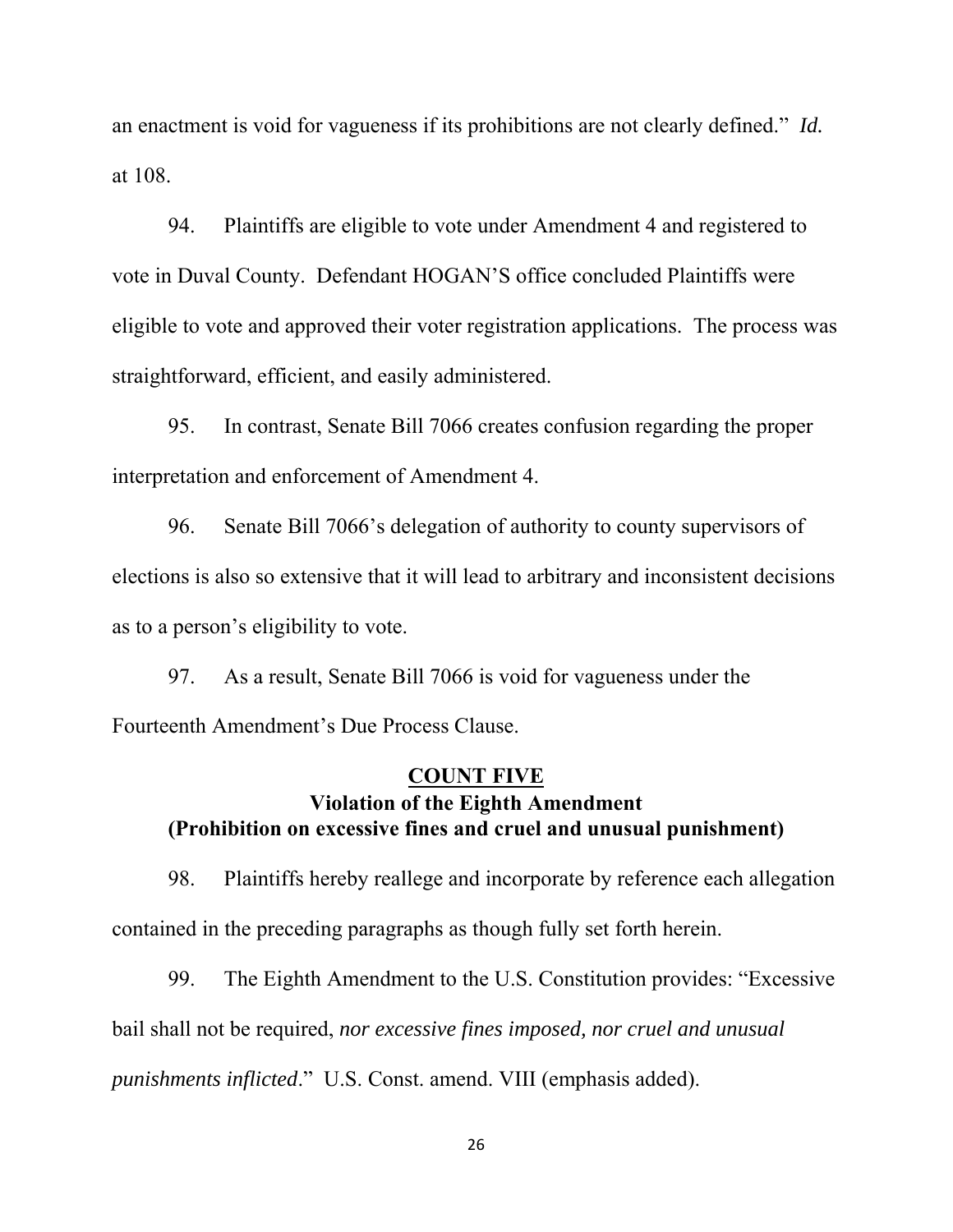100. Senate Bill 7066 requires Plaintiff MCCOY to pay at least \$7,531.84 to be eligible to vote in Florida and requires Plaintiff SINGLETON to pay over \$15,000 to be eligible to vote in Florida. These amounts are excessive by any means, but especially as a precondition to one's voter eligibility.

 101. Therefore, Senate Bill 7066 violates the Eighth Amendment's prohibition on excessive fines and cruel and unusual punishment.

### **REQUEST FOR RELIEF**

WHEREFORE Plaintiffs respectfully ask this Court to:

a) Declare Fla. Stat.  $\S$ § 98.0751(1)–(2)(a), as amended by Senate Bill 7066, unconstitutional in violation of the Fourteenth, Twenty-Fourth, and Eighth Amendments of the United States Constitution;

 b) Temporarily, preliminarily, and permanently enjoin Defendants from enforcing Fla. Stat. §§ 98.0751(1)–(2)(a);

 c) Award Plaintiffs' their costs of suit and attorneys' fees in this action pursuant to 42 U.S.C. §§ 19731 and 1988(b); and

 d) Grant Plaintiffs such other and further relief as this Court deems just and proper.

Dated: July 1, 2019 Respectfully submitted,

*/s/ Nancy G. Abudu*  Nancy G. Abudu (Fla. Bar No. 111881) Caren E. Short\*